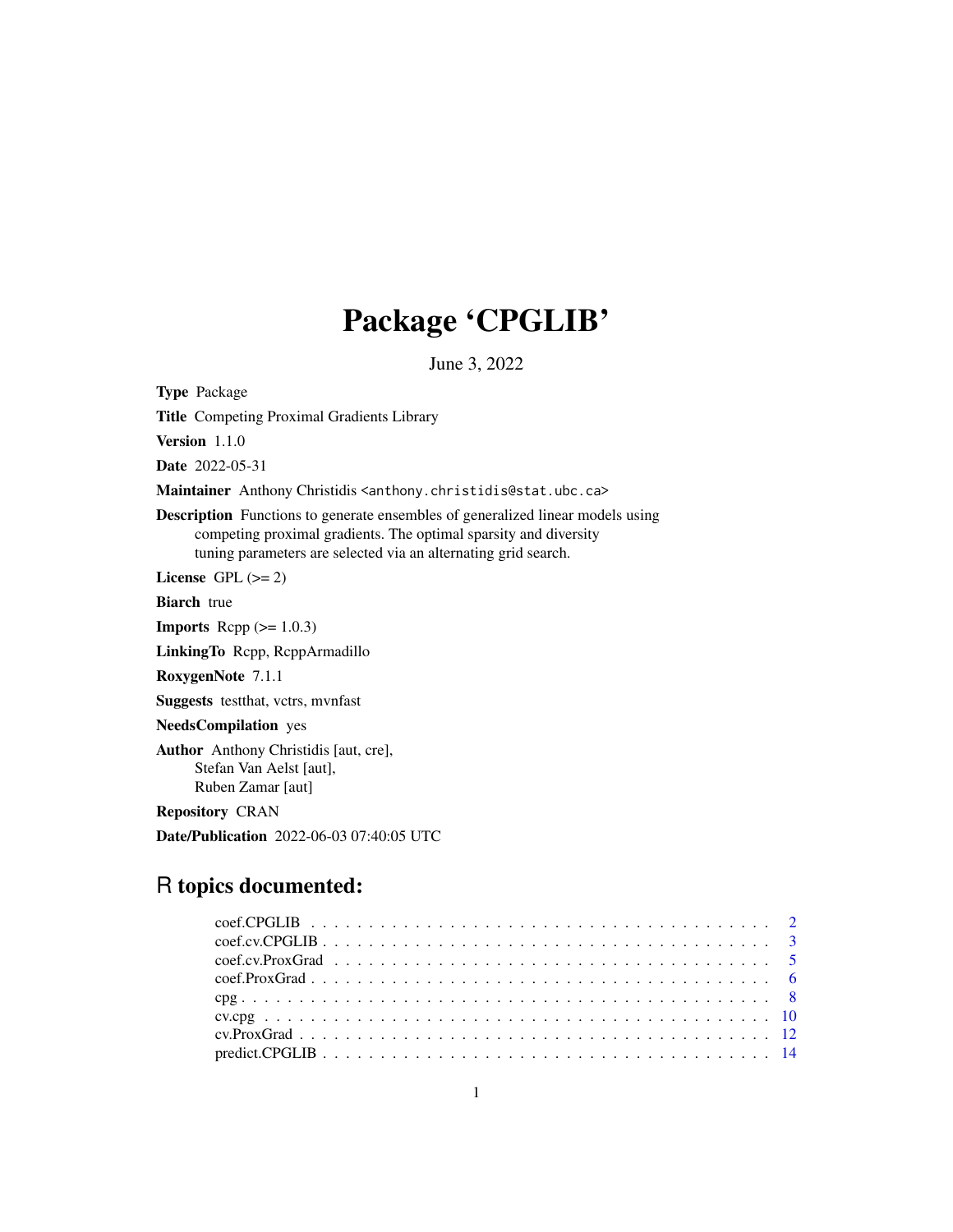## <span id="page-1-0"></span>2 coef.CPGLIB

#### **Index** [24](#page-23-0)

<span id="page-1-1"></span>coef.CPGLIB *Coefficients for CPGLIB Object*

## Description

coef.CPGLIB returns the coefficients for a CPGLIB object.

## Usage

```
## S3 method for class 'CPGLIB'
coef(object, groups = NULL, ensemble_average = FALSE, ...)
```
## Arguments

| object           | An object of class CPGLIB.                                                                                   |
|------------------|--------------------------------------------------------------------------------------------------------------|
| groups           | The groups in the ensemble for the coefficients. Default is all of the groups in<br>the ensemble.            |
| ensemble_average |                                                                                                              |
|                  | Option to return the average of the coefficients over all the groups in the ensem-<br>ble. Default is FALSE. |
| $\ddotsc$        | Additional arguments for compatibility.                                                                      |

## Value

The coefficients for the CPGLIB object.

## Author(s)

Anthony-Alexander Christidis, <anthony.christidis@stat.ubc.ca>

## See Also

[cpg](#page-7-1)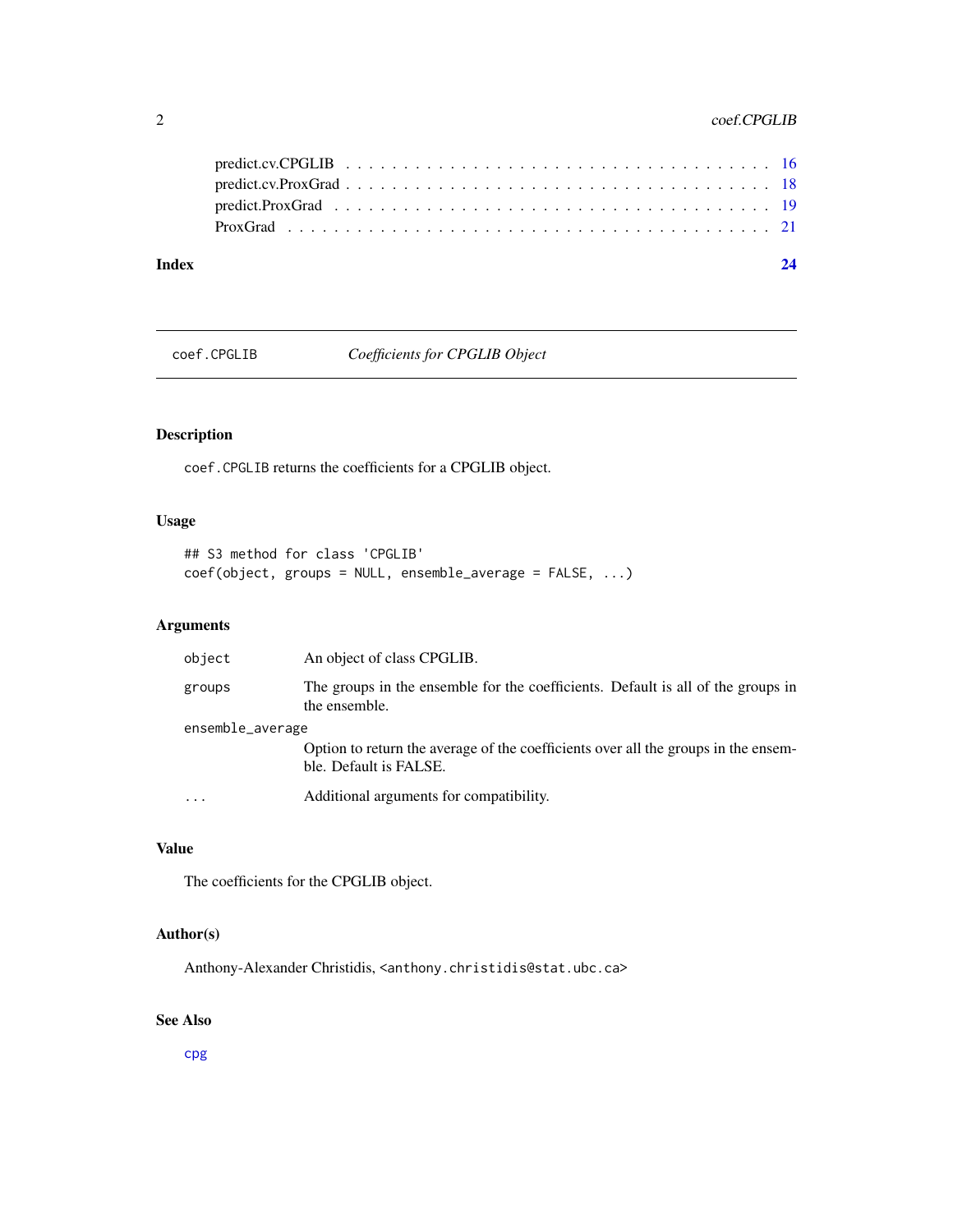## <span id="page-2-0"></span>coef.cv.CPGLIB 3

#### Examples

```
# Data simulation
set.seed(1)
n < -50N < -2000p <- 300
beta.active \leq c(abs(runif(p, 0, 1/2))*(-1)^rbinom(p, 1, 0.3))
# Parameters
p.active \leq -150beta <- c(beta.active[1:p.active], rep(0, p-p.active))
Sigma \leq matrix(0, p, p)
Sigma[1:p.active, 1:p.active] <- 0.5
diag(Sigma) <- 1
# Train data
x.train <- mvnfast::rmvn(n, mu = rep(0, p), sigma = Sigma)
prob.train <- exp(x.train %*% beta)/
              (1+exp(x.train %*% beta))
y.train <- rbinom(n, 1, prob.train)
# Test data
x.test < - mvnfast::rmvn(N, mu = rep(0, p), sigma = Signa)prob.test <- exp(x.test %*% beta)/
             (1+exp(x.test %*% beta))
y.test <- rbinom(N, 1, prob.test)
# CPGLIB - Multiple Groups
cpg.out <- cpg(x.train, y.train,
               glm_type="Logistic",
               G=5, include_intercept=TRUE,
               alpha_s=3/4, alpha_d=1,
               lambda_sparsity=0.01, lambda_diversity=1,
               tolerance=1e-5, max_iter=1e5)
# Coefficients for each group
cpg.coef <- coef(cpg.out, ensemble_average = FALSE)
```
<span id="page-2-1"></span>coef.cv.CPGLIB *Coefficients for cv.CPGLIB Object*

#### Description

coef.cv.CPGLIB returns the coefficients for a cv.CPGLIB object.

#### Usage

```
## S3 method for class 'cv.CPGLIB'
coef(object, groups = NULL, ensemble_average = FALSE, ...)
```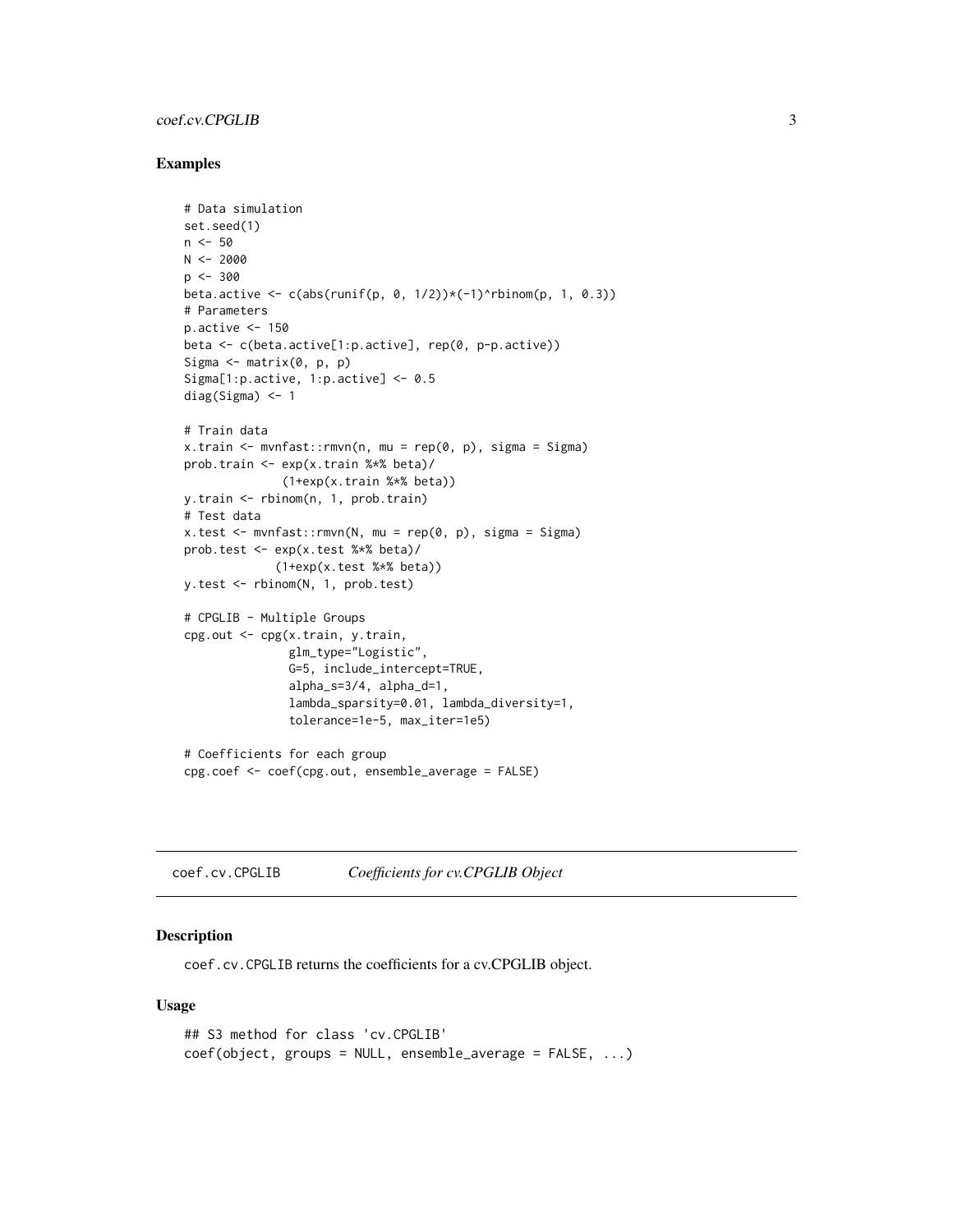#### <span id="page-3-0"></span>Arguments

| object           | An object of class cv.CPGLIB.                                                                                |
|------------------|--------------------------------------------------------------------------------------------------------------|
| groups           | The groups in the ensemble for the coefficients. Default is all of the groups in<br>the ensemble.            |
| ensemble_average |                                                                                                              |
|                  | Option to return the average of the coefficients over all the groups in the ensem-<br>ble. Default is FALSE. |
| .                | Additional arguments for compatibility.                                                                      |

## Value

The coefficients for the cv.CPGLIB object. Default is FALSE.

## Author(s)

Anthony-Alexander Christidis, <anthony.christidis@stat.ubc.ca>

#### See Also

[cv.cpg](#page-9-1)

#### Examples

```
# Data simulation
set.seed(1)
n <- 50
N < -2000p <- 300
beta.active \leq c(abs(runif(p, 0, 1/2))\star(-1)^rbinom(p, 1, 0.3))
# Parameters
p.active <- 150
beta <- c(beta.active[1:p.active], rep(0, p-p.active))
Sigma \leq matrix(0, p, p)
Sigma[1:p.active, 1:p.active] <- 0.5
diag(Sigma) <- 1
# Train data
x.train <- mvnfast::rmvn(n, mu = rep(0, p), sigma = Sigma)
prob.train <- exp(x.train %*% beta)/
              (1+exp(x.train %*% beta))
y.train <- rbinom(n, 1, prob.train)
# Test data
x.test <- mvnfast::rmvn(N, mu = rep(0, p), sigma = Sigma)
prob.test <- exp(x.test %*% beta)/
             (1+exp(x.test %*% beta))
y.test <- rbinom(N, 1, prob.test)
mean(y.test)
```
# CV CPGLIB - Multiple Groups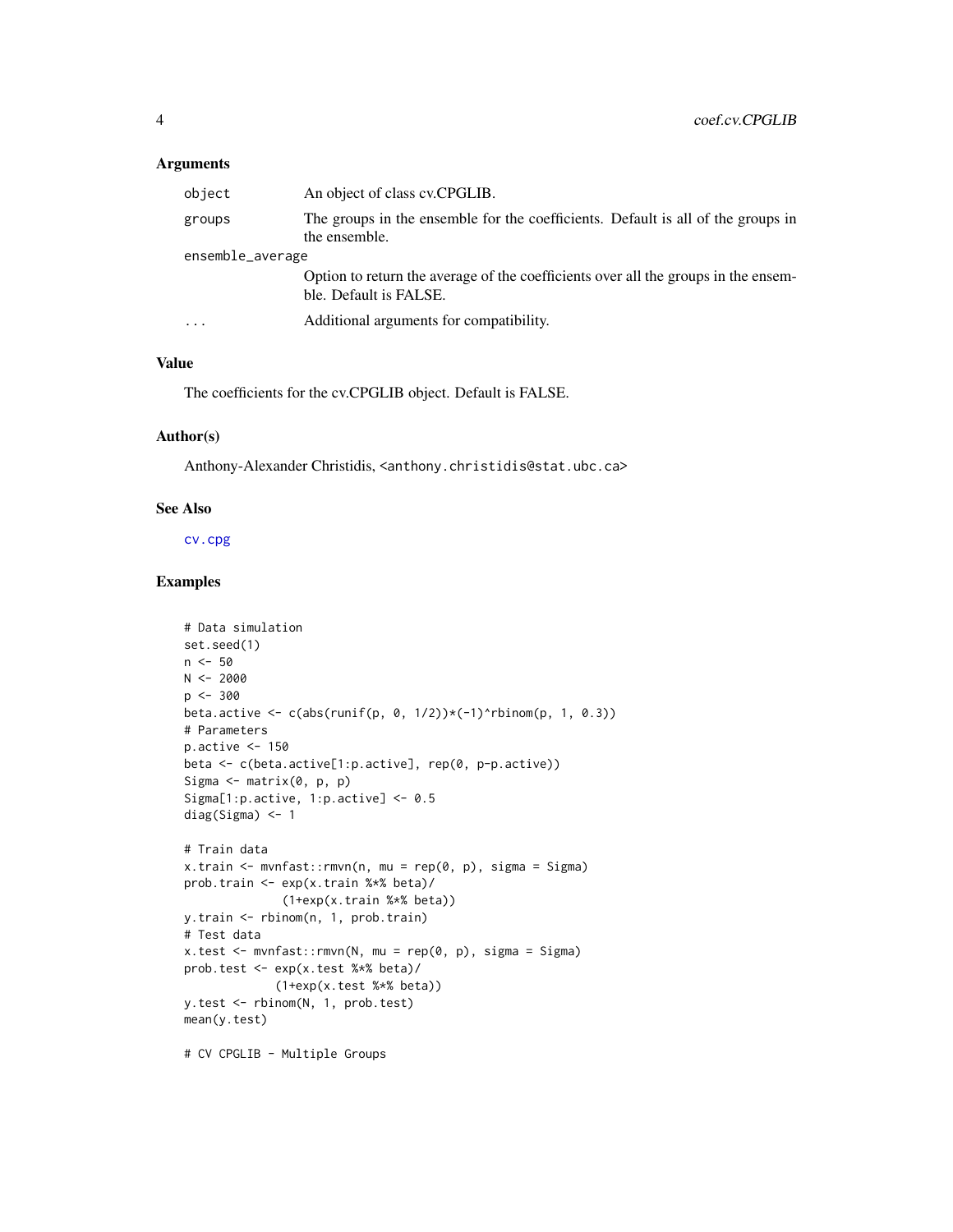```
cpg.out <- cv.cpg(x.train, y.train,
                  glm_type = "Logistic",
                  G = 5, include_intercept = TRUE,
                  alpha_s = 3/4, alpha_d = 1,
                  n_lambda_sparsity = 100, n_lambda_diversity = 100,
                  tolerance = 1e-5, max\_iter = 1e5cpg.coef <- coef(cpg.out)
# Coefficients for each group
cpg.coef <- coef(cpg.out, ensemble_average = FALSE)
```
<span id="page-4-1"></span>coef.cv.ProxGrad *Coefficients for cv.ProxGrad Object*

## Description

coef.cv.ProxGrad returns the coefficients for a cv.ProxGrad object.

#### Usage

## S3 method for class 'cv.ProxGrad' coef(object, ...)

## Arguments

| object   | An object of class cv.ProxGrad.         |
|----------|-----------------------------------------|
| $\cdots$ | Additional arguments for compatibility. |

## Value

The coefficients for the cv.ProxGrad object.

#### Author(s)

Anthony-Alexander Christidis, <anthony.christidis@stat.ubc.ca>

## See Also

[cv.ProxGrad](#page-11-1)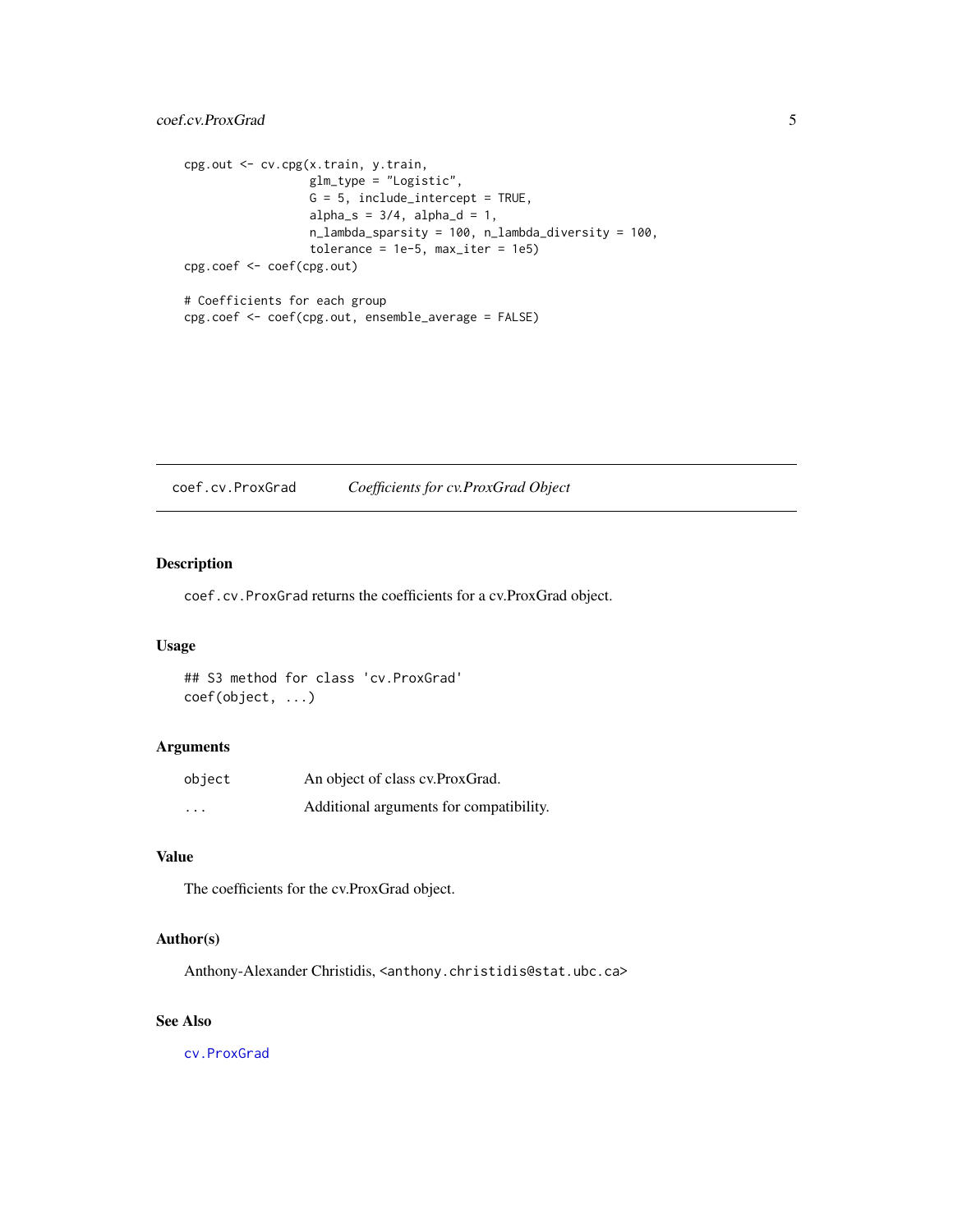#### Examples

```
# Data simulation
set.seed(1)
n < -50N < -2000p <- 1000
beta.active \leq c(abs(runif(p, 0, 1/2))*(-1)^rbinom(p, 1, 0.3))
# Parameters
p.active <- 100
beta <- c(beta.active[1:p.active], rep(0, p-p.active))
Sigma \leq matrix(0, p, p)
Sigma[1:p.active, 1:p.active] <- 0.5
diag(Sigma) <- 1
# Train data
x.train <- mvnfast::rmvn(n, mu = rep(0, p), sigma = Sigma)
prob.train <- exp(x.train %*% beta)/
              (1+exp(x.train %*% beta))
y.train <- rbinom(n, 1, prob.train)
# Test data
x.test < - mvnfast::rmvn(N, mu = rep(0, p), sigma = Signa)prob.test <- exp(x.test %*% beta)/
             (1+exp(x.test %*% beta))
y.test <- rbinom(N, 1, prob.test)
# CV ProxGrad - Single Group
proxgrad.out <- cv.ProxGrad(x.train, y.train,
                            glm_type = "Logistic",
                            include_intercept = TRUE,
                            alpha_s = 3/4,
                            n_lambda_sparsity = 100,
                            tolerance = 1e-5, max\_iter = 1e5# Coefficients
coef(proxgrad.out)
```
<span id="page-5-1"></span>coef.ProxGrad *Coefficients for ProxGrad Object*

#### Description

coef.ProxGrad returns the coefficients for a ProxGrad object.

#### Usage

## S3 method for class 'ProxGrad' coef(object, ...)

<span id="page-5-0"></span>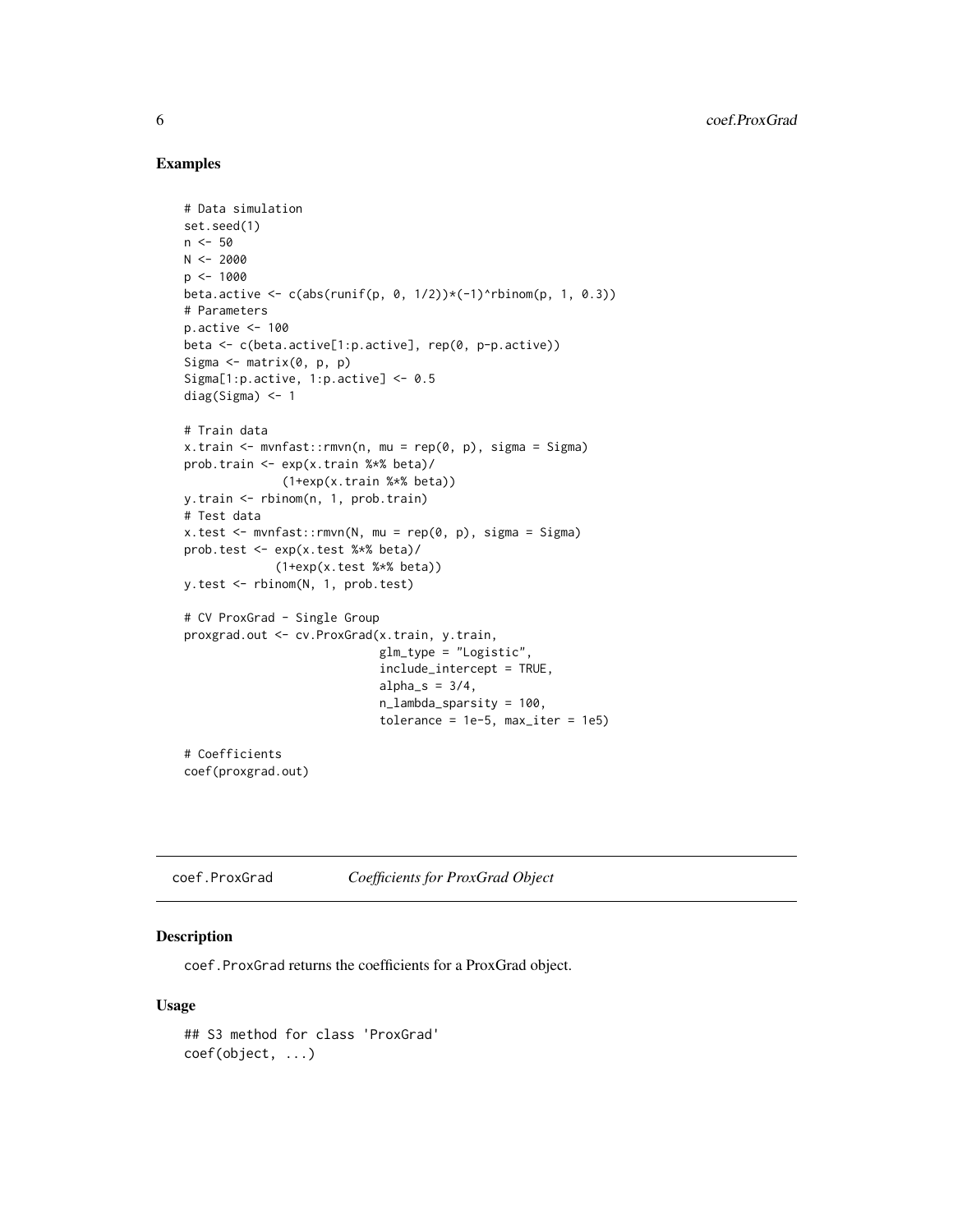## <span id="page-6-0"></span>coef.ProxGrad 7

#### Arguments

| object                  | An object of class ProxGrad.            |
|-------------------------|-----------------------------------------|
| $\cdot$ $\cdot$ $\cdot$ | Additional arguments for compatibility. |

#### Value

The coefficients for the ProxGrad object.

## Author(s)

Anthony-Alexander Christidis, <anthony.christidis@stat.ubc.ca>

## See Also

[ProxGrad](#page-20-1)

```
# Data simulation
set.seed(1)
n < -50N < -2000p <- 1000
beta.active \leq c(abs(runif(p, 0, 1/2))*(-1)^rbinom(p, 1, 0.3))
# Parameters
p.active <- 100
beta <- c(beta.active[1:p.active], rep(0, p-p.active))
Sigma <- matrix(0, p, p)
Sigma[1:p.active, 1:p.active] <- 0.5
diag(Sigma) <- 1
# Train data
x.train <- mvnfast::rmvn(n, mu = rep(0, p), sigma = Sigma)
prob.train <- exp(x.train %*% beta)/
              (1+exp(x.train %*% beta))
y.train <- rbinom(n, 1, prob.train)
# Test data
x.test < - mvnfast::rmvn(N, mu = rep(0, p), sigma = Signa)prob.test <- exp(x.test %*% beta)/
             (1+exp(x.test %*% beta))
y.test <- rbinom(N, 1, prob.test)
# ProxGrad - Single Group
proxgrad.out <- ProxGrad(x.train, y.train,
                        glm_type = "Logistic",
                         include_intercept = TRUE,
                        alpha_s = 3/4,
                        lambda_
                         tolerance = 1e-5, max\_iter = 1e5
```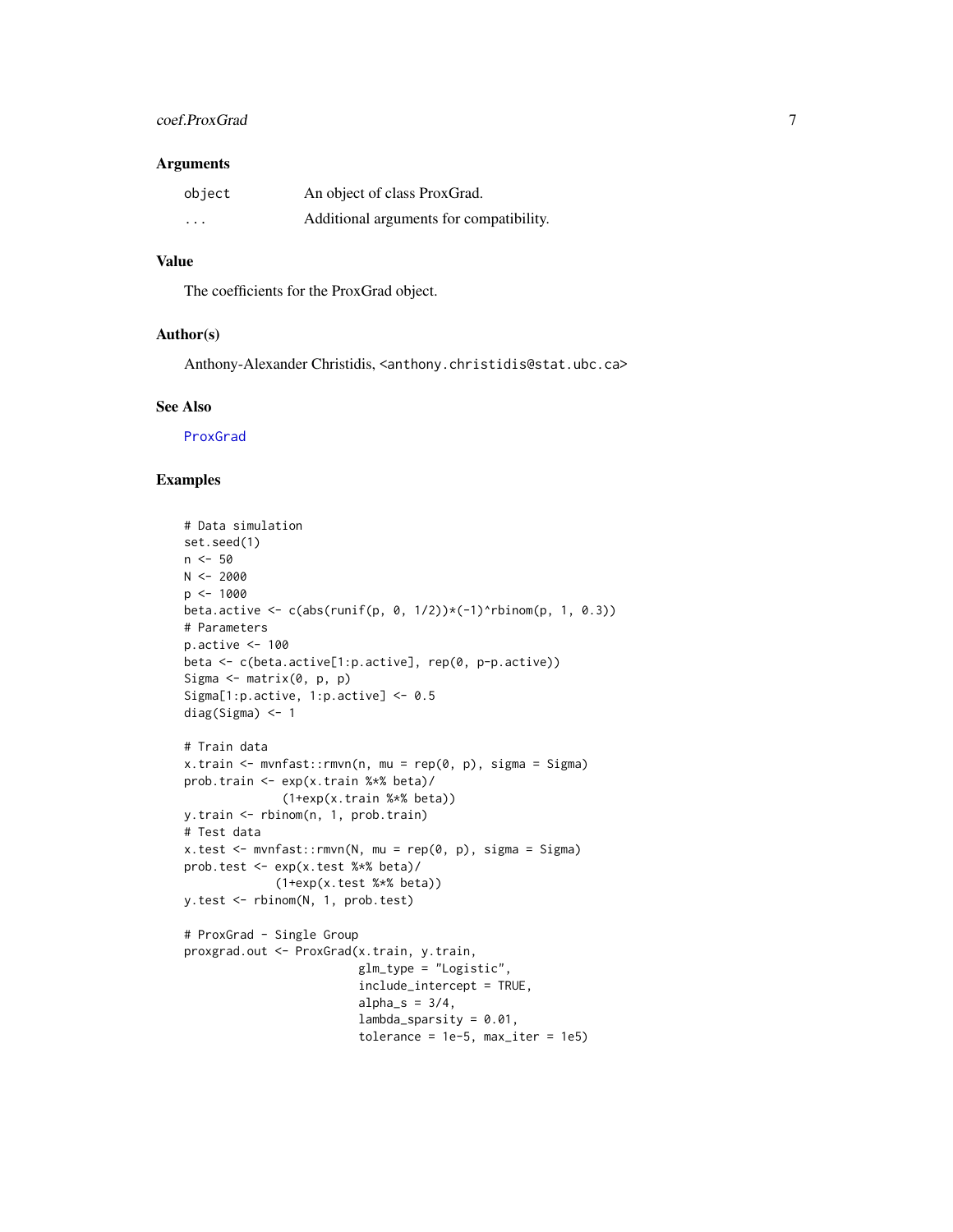```
# Coefficients
coef(proxgrad.out)
```
<span id="page-7-1"></span>cpg *Competing Proximal Gradients Library for Ensembles of Generalized Linear Models*

## Description

cpg computes the coefficients for ensembles of generalized linear models via competing proximal gradients.

## Usage

```
cpg(
 x,
 y,
 glm_type = c("Linear", "Logistic")[1],
 G = 5,
  include_intercept = TRUE,
  alpha_s = 3/4,
  alpha_d = 1,
  lambda_sparsity,
  lambda_diversity,
  tolerance = 1e-08,
 max\_iter = 1e+05)
```

| $\mathsf{x}$           | Design matrix.                                                                                                                                   |
|------------------------|--------------------------------------------------------------------------------------------------------------------------------------------------|
| У                      | Response vector.                                                                                                                                 |
| glm_type               | Description of the error distribution and link function to be used for the model.<br>Must be one of "Linear" or "Logistic". Default is "Linear". |
| G                      | Number of groups in the ensemble.                                                                                                                |
| include_intercept      |                                                                                                                                                  |
|                        | Argument to determine whether there is an intercept. Default is TRUE.                                                                            |
| alpha_s                | Sparsity mixing parmeter. Default is 3/4.                                                                                                        |
| alpha_d                | Diversity mixing parameter. Default is 1.                                                                                                        |
| lambda_sparsity        |                                                                                                                                                  |
|                        | Sparsity tuning parameter value.                                                                                                                 |
| lambda_diversity       |                                                                                                                                                  |
|                        | Diversity tuning parameter value.                                                                                                                |
| tolerance              | Convergence criteria for the coefficients. Default is 1e-8.                                                                                      |
| $max$ <sub>Liter</sub> | Maximum number of iterations in the algorithm. Default is 1e5.                                                                                   |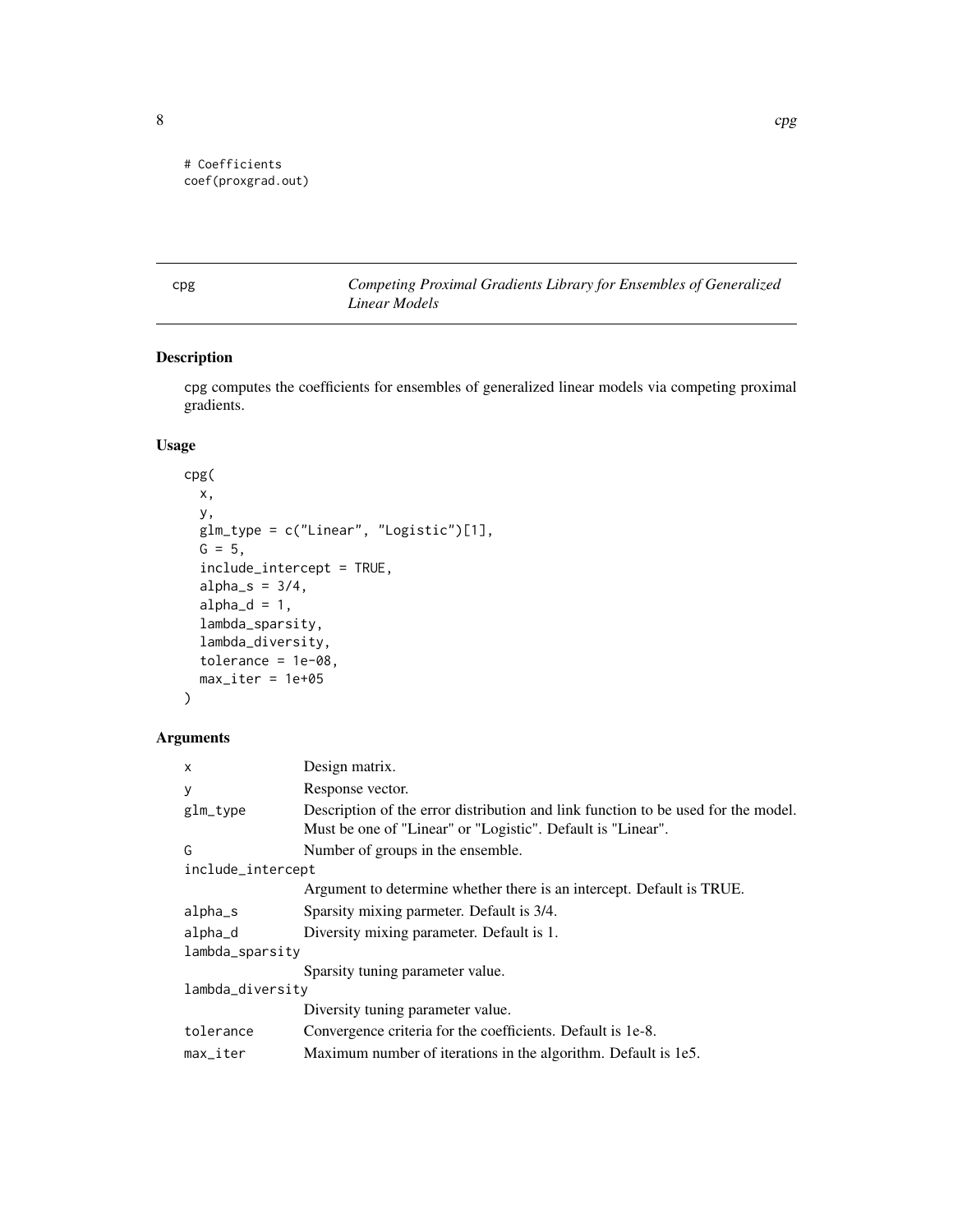## <span id="page-8-0"></span>Value

An object of class cpg

#### Author(s)

Anthony-Alexander Christidis, <anthony.christidis@stat.ubc.ca>

## See Also

[coef.CPGLIB](#page-1-1), [predict.CPGLIB](#page-13-1)

```
# Data simulation
set.seed(1)
n < -50N < -2000p <- 300
beta.active \leq c(abs(runif(p, 0, 1/2))*(-1)^rbinom(p, 1, 0.3))
# Parameters
p.active <- 150
beta <- c(beta.active[1:p.active], rep(0, p-p.active))
Sigma \leq matrix(0, p, p)
Sigma[1:p.active, 1:p.active] <- 0.5
diag(Sigma) <- 1
# Train data
x.train \leq mvnfast::rmvn(n, mu = rep(0, p), sigma = Sigma)
prob.train <- exp(x.train %*% beta)/
              (1+exp(x.train %*% beta))
y.train <- rbinom(n, 1, prob.train)
# Test data
x.test < - mvnfast::rmvn(N, mu = rep(0, p), sigma = Signa)prob.test <- exp(x.test %*% beta)/
             (1+exp(x.test %*% beta))
y.test <- rbinom(N, 1, prob.test)
# CPGLIB - Multiple Groups
cpg.out <- cpg(x.train, y.train,
               glm_type = "Logistic",
               G = 5, include_intercept = TRUE,
               alpha_s = 3/4, alpha_d = 1,
               lambda_sparsity = 0.01, lambda_diversity = 1,
               tolerance = 1e-5, max\_iter = 1e5# Predictions
cpg.prob <- predict(cpg.out, newx = x.test, type = "prob",
                    groups = 1:cpg.out$G, ensemble_type = "Model-Avg")
cpg.class <- predict(cpg.out, newx = x.test, type = "prob",
                     groups = 1:cpg.out$G, ensemble_type = "Model-Avg")
plot(prob.test, cpg.prob, pch = 20)
```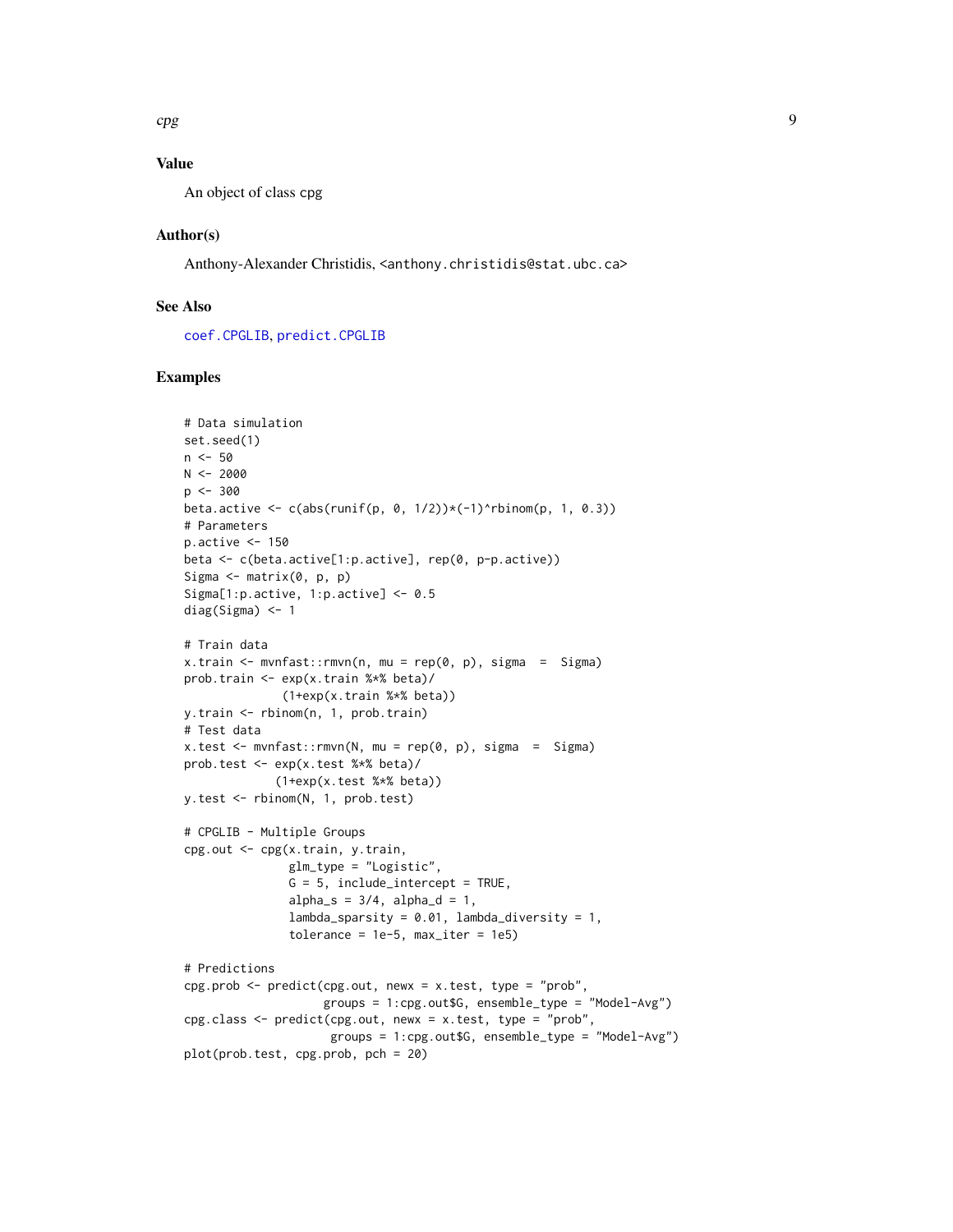10 cv.cpg

```
abline(h = 0.5, v = 0.5)mean((prob.test-cpg.prob)^2)
mean(abs(y.test-cpg.class))
```
<span id="page-9-1"></span>cv.cpg *Competing Proximal Gradients Library for Ensembles of Generalized Linear Models - Cross-Validation*

## Description

cv.cpg computes and cross-validates the coefficients for ensembles of generalized linear models via competing proximal gradients.

## Usage

```
cv.cpg(
  x,
  y,
  glm_type = c("Linear", "Logistic")[1],
 G = 5,
  full_diversity = FALSE,
  include_intercept = TRUE,
  alpha_s = 3/4,
  alpha_d = 1,
  n_lambda_sparsity = 100,
  n_lambda_diversity = 100,
  tolerance = 1e-08,
 max\_iter = 1e+05,
 n_folds = 10,
  n_threads = 1
)
```

| X                 | Design matrix.                                                                                                                                   |  |  |  |
|-------------------|--------------------------------------------------------------------------------------------------------------------------------------------------|--|--|--|
| y                 | Response vector.                                                                                                                                 |  |  |  |
| glm_type          | Description of the error distribution and link function to be used for the model.<br>Must be one of "Linear" or "Logistic". Default is "Linear". |  |  |  |
| G                 | Number of groups in the ensemble.                                                                                                                |  |  |  |
|                   | full_diversity Argument to determine if the overlap between the models should be zero. De-<br>fault is FALSE.                                    |  |  |  |
| include_intercept |                                                                                                                                                  |  |  |  |
|                   | Argument to determine whether there is an intercept. Default is TRUE.                                                                            |  |  |  |

<span id="page-9-0"></span>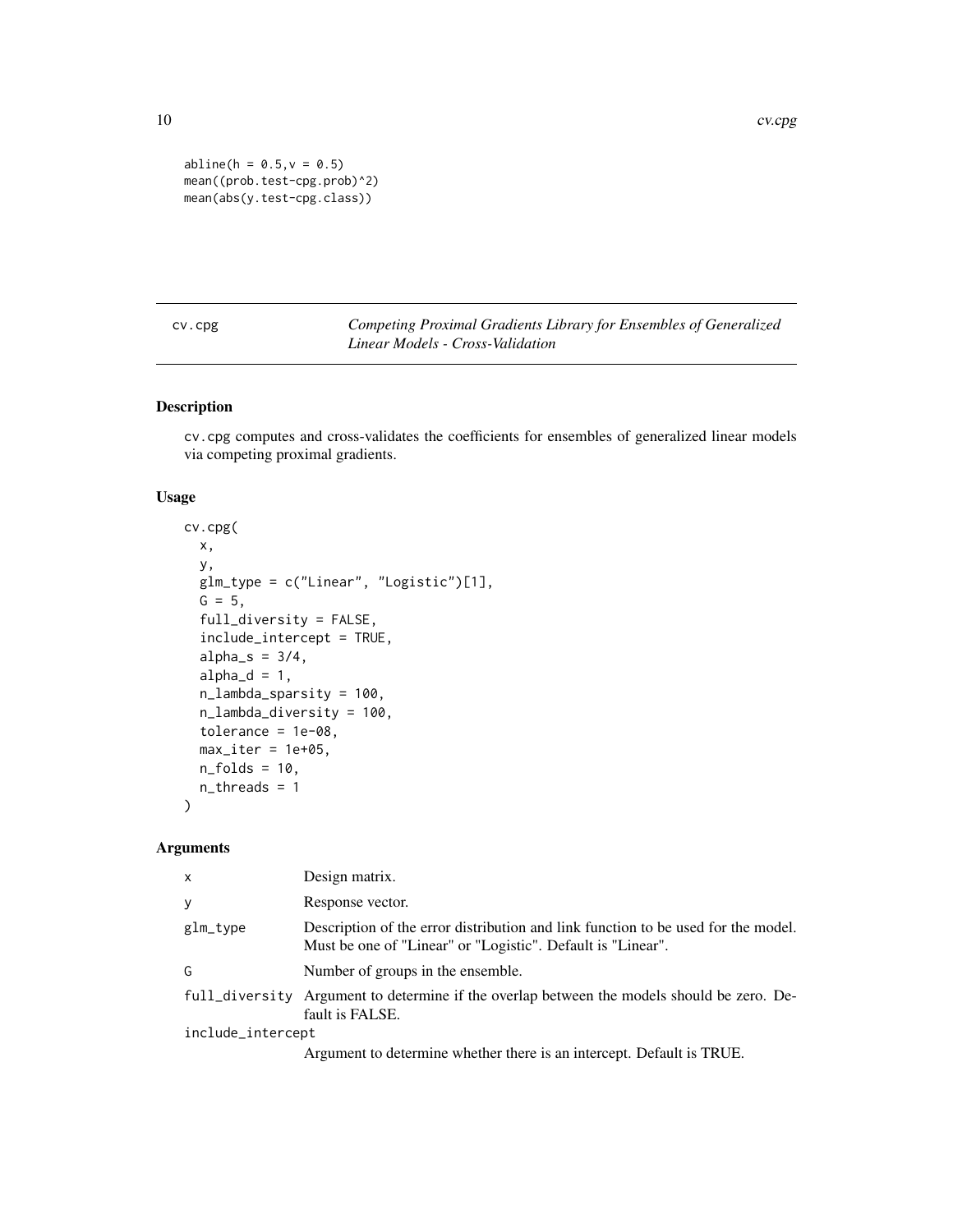#### <span id="page-10-0"></span>cv.cpg and the contract of the contract of the contract of the contract of the contract of the contract of the contract of the contract of the contract of the contract of the contract of the contract of the contract of the

| alpha_s            | Sparsity mixing parmeter. Default is 3/4.                            |
|--------------------|----------------------------------------------------------------------|
| alpha_d            | Diversity mixing parameter. Default is 1.                            |
| n_lambda_sparsity  |                                                                      |
|                    | Number of candidates for sparsity tuning parameter. Default is 100.  |
| n_lambda_diversity |                                                                      |
|                    | Number of candidates for diveristy tuning parameter. Default is 100. |
| tolerance          | Convergence criteria for the coefficients. Default is 1e-8.          |
| max_iter           | Maximum number of iterations in the algorithm. Default is 1e5.       |
| n_folds            | Number of cross-validation folds. Default is 10.                     |
| n_threads          | Number of threads. Default is a single thread.                       |

## Value

An object of class cv.cpg

#### Author(s)

Anthony-Alexander Christidis, <anthony.christidis@stat.ubc.ca>

#### See Also

[coef.cv.CPGLIB](#page-2-1), [predict.cv.CPGLIB](#page-15-1)

```
# Data simulation
set.seed(1)
n < -50N < -2000p <- 300
beta.active \leq c(abs(runif(p, 0, 1/2))*(-1)^rbinom(p, 1, 0.3))
# Parameters
p.active <- 150
beta <- c(beta.active[1:p.active], rep(0, p-p.active))
Sigma \leq matrix(0, p, p)
Sigma[1:p.active, 1:p.active] <- 0.5
diag(Sigma) <- 1
# Train data
x.train <- mvnfast::rmvn(n, mu = rep(0, p), sigma = Sigma)
prob.train <- exp(x.train %*% beta)/
              (1+exp(x.train %*% beta))
y.train <- rbinom(n, 1, prob.train)
# Test data
x.test <- mvnfast::rmvn(N, mu = rep(0, p), sigma = Sigma)
prob.test <- exp(x.test %*% beta)/
             (1+exp(x.test %*% beta))
y.test <- rbinom(N, 1, prob.test)
```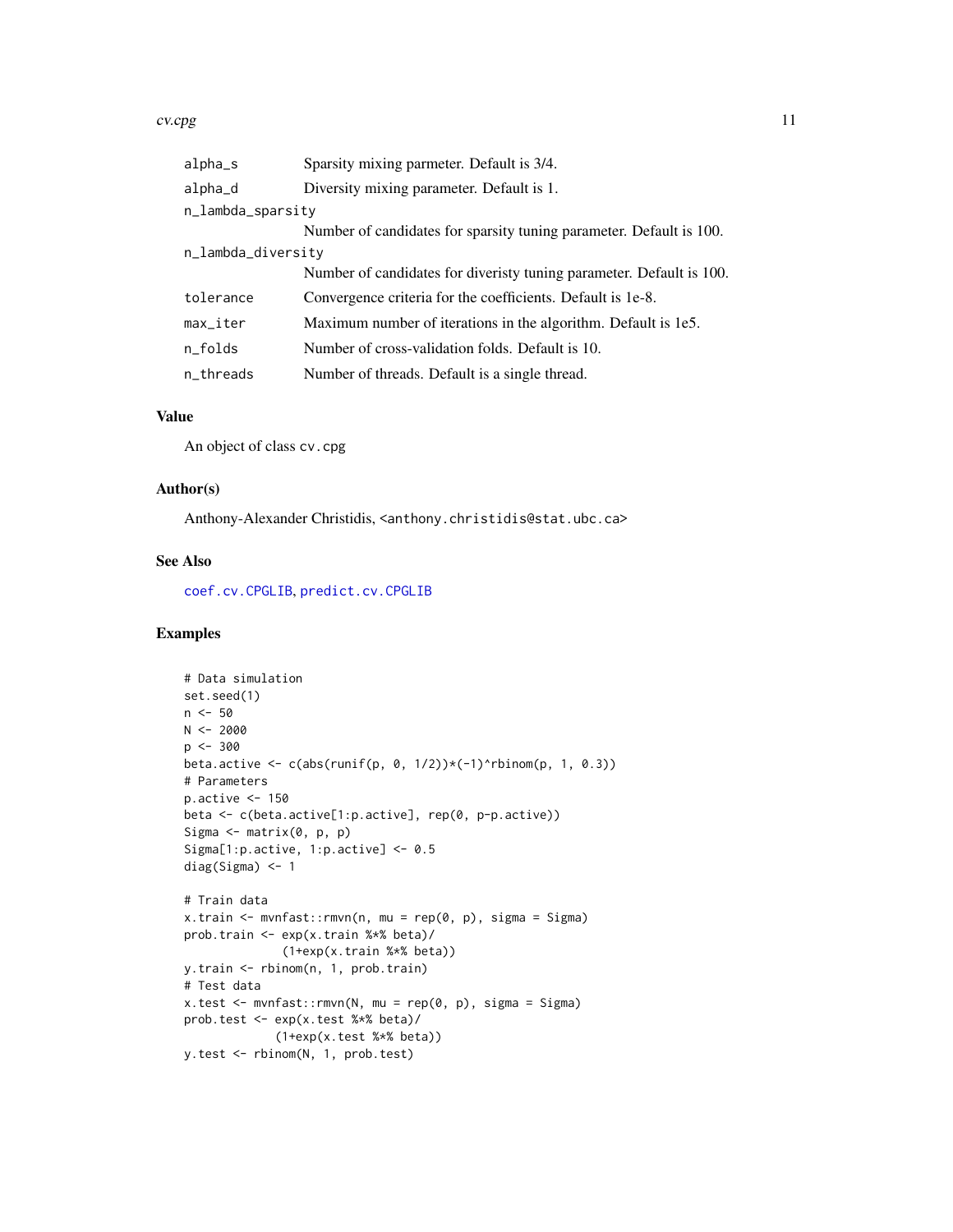```
# CV CPGLIB - Multiple Groups
cpg.out <- cv.cpg(x.train, y.train,
                  glm_type = "Logistic",
                  G = 5, include_intercept = TRUE,
                  alpha_s = 3/4, alpha_d = 1,
                  n_lambda_sparsity = 100, n_lambda_diversity = 100,
                  tolerance = 1e-5, max\_iter = 1e5# Predictions
cpg.prob <- predict(cpg.out, newx = x.test, type = "prob",
                    groups = 1:cpg.out$G, ensemble_type = "Model-Avg")
cpg.class <- predict(cpg.out, newx = x.test, type = "class",
                     groups = 1:cpg.out$G, ensemble_type = "Model-Avg")
plot(prob.test, cpg.prob, pch = 20)
abline(h = 0.5, v = 0.5)
mean((prob.test-cpg.prob)^2)
mean(abs(y.test-cpg.class))
```
<span id="page-11-1"></span>cv.ProxGrad *Generalized Linear Models via Proximal Gradients - Cross-validation*

#### Description

cv.ProxGrad computes and cross-validates the coefficients for generalized linear models using proximal gradients.

#### Usage

```
cv.ProxGrad(
 x,
 y,
 glm_type = c("Linear", "Logistic")[1],
  include_intercept = TRUE,
  alpha_s = 3/4,
 n_lambda_sparsity = 100,
  tolerance = 1e-08,
 max\_iter = 1e+05,
 n_folds = 10,
  n_threads = 1
)
```

| Design matrix.   |
|------------------|
| Response vector. |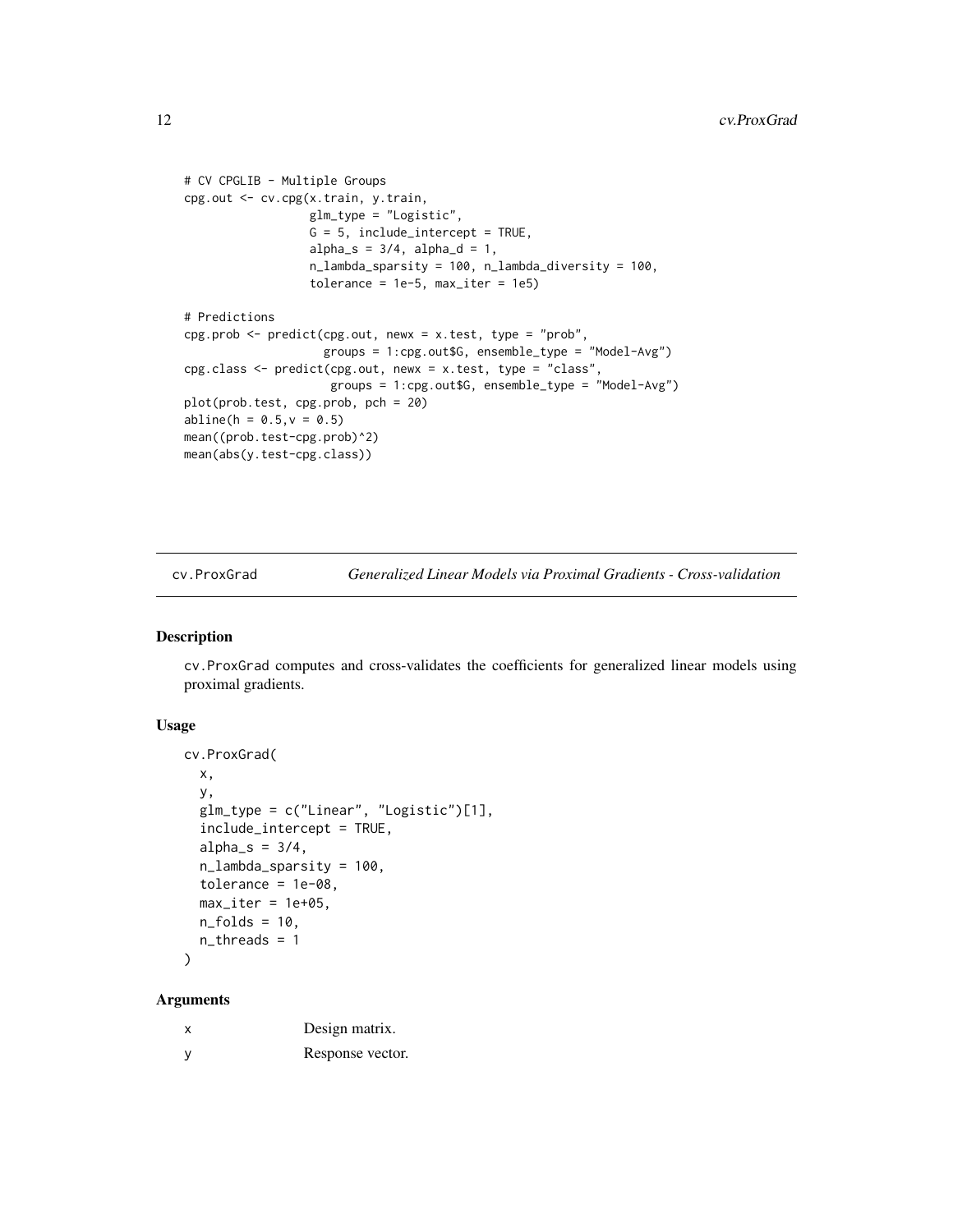#### <span id="page-12-0"></span>cv.ProxGrad 13

| glm_type               | Description of the error distribution and link function to be used for the model.<br>Must be one of "Linear" or "Logistic". Default is "Linear". |
|------------------------|--------------------------------------------------------------------------------------------------------------------------------------------------|
| include_intercept      |                                                                                                                                                  |
|                        | Argument to determine whether there is an intercept. Default is TRUE.                                                                            |
| alpha_s                | Elastic net mixing parmeter. Default is 3/4.                                                                                                     |
| n_lambda_sparsity      |                                                                                                                                                  |
|                        | Sparsity tuning parameter value. Default is 100.                                                                                                 |
| tolerance              | Convergence criteria for the coefficients. Default is 1e-8.                                                                                      |
| $max$ <sub>Liter</sub> | Maximum number of iterations in the algorithm. Default is 1e5.                                                                                   |
| n_folds                | Number of cross-validation folds. Default is 10.                                                                                                 |
| n threads              | Number of threads. Default is a single thread.                                                                                                   |
|                        |                                                                                                                                                  |

## Value

An object of class cv.ProxGrad

## Author(s)

Anthony-Alexander Christidis, <anthony.christidis@stat.ubc.ca>

#### See Also

[coef.cv.ProxGrad](#page-4-1), [predict.cv.ProxGrad](#page-17-1)

```
# Data simulation
set.seed(1)
n < -50N < -2000p <- 1000
beta.active \leq c(abs(runif(p, 0, 1/2))\star(-1)^rbinom(p, 1, 0.3))
# Parameters
p.active <- 100
beta <- c(beta.active[1:p.active], rep(0, p-p.active))
Sigma \leq matrix(0, p, p)
Sigma[1:p.active, 1:p.active] <- 0.5
diag(Sigma) <- 1
# Train data
x.train <- mvnfast::rmvn(n, mu = rep(0, p), sigma = Sigma)
prob.train <- exp(x.train %*% beta)/
              (1+exp(x.train %*% beta))
y.train <- rbinom(n, 1, prob.train)
# Test data
x.test <- mvnfast::rmvn(N, mu = rep(0, p), sigma = Sigma)
prob.test <- exp(x.test %*% beta)/
             (1+exp(x.test %*% beta))
```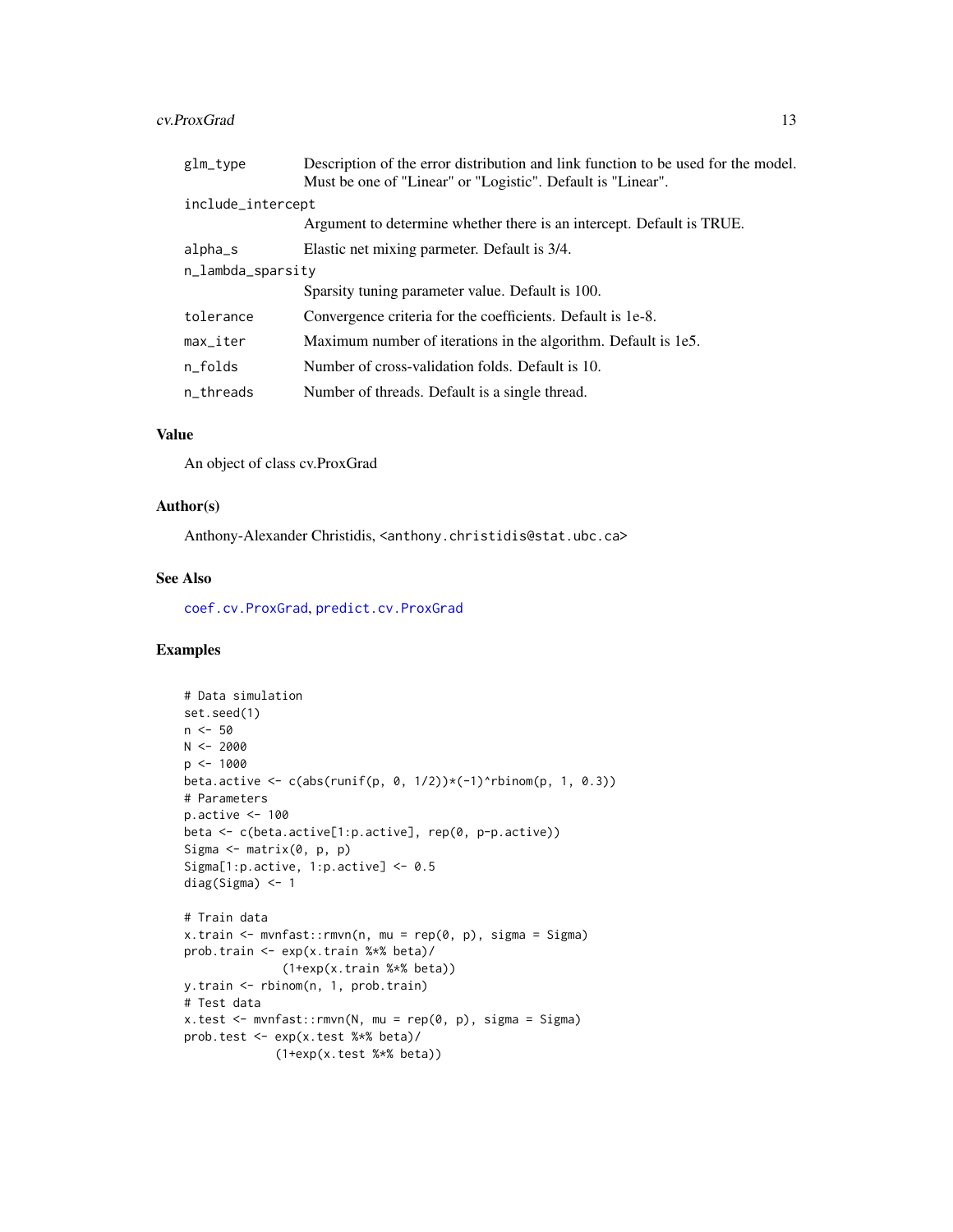```
y.test <- rbinom(N, 1, prob.test)
# ProxGrad - Single Groups
proxgrad.out <- cv.ProxGrad(x.train, y.train,
                            glm_type = "Logistic",
                            include_intercept = TRUE,
                            alpha_s = 3/4,
                            n_lambda_sparsity = 100,
                            tolerance = 1e-5, max\_iter = 1e5# Predictions
proxgrad.prob <- predict(proxgrad.out, newx = x.test, type = "prob")
proxgrad.class <- predict(proxgrad.out, newx = x.test, type = "class")
plot(prob.test, proxgrad.prob, pch = 20)
abline(h = 0.5, v = 0.5)
mean((prob.test-proxgrad.prob)^2)
mean(abs(y.test-proxgrad.class))
```
<span id="page-13-1"></span>predict.CPGLIB *Predictions for CPGLIB Object*

#### Description

predict.CPGLIB returns the predictions for a CPGLIB object.

#### Usage

```
## S3 method for class 'CPGLIB'
predict(
  object,
 newx,
 groups = NULL,ensemble_type = c("Model-Avg", "Coef-Avg", "Weighted-Prob", "Majority-Vote")[1],
 class_type = c("prob", "class")[1],...
\mathcal{L}
```

| object        | An object of class CPGLIB.                                                                                                                                                |
|---------------|---------------------------------------------------------------------------------------------------------------------------------------------------------------------------|
| newx          | New data for predictions.                                                                                                                                                 |
| groups        | The groups in the ensemble for the predictions. Default is all of the groups in<br>the ensemble.                                                                          |
| ensemble_type | The type of ensembling function for the models. Options are "Model-Avg",<br>"Coef-Avg" or "Weighted-Prob" for classifications predictions. Default is "Model-<br>$Avg"$ . |

<span id="page-13-0"></span>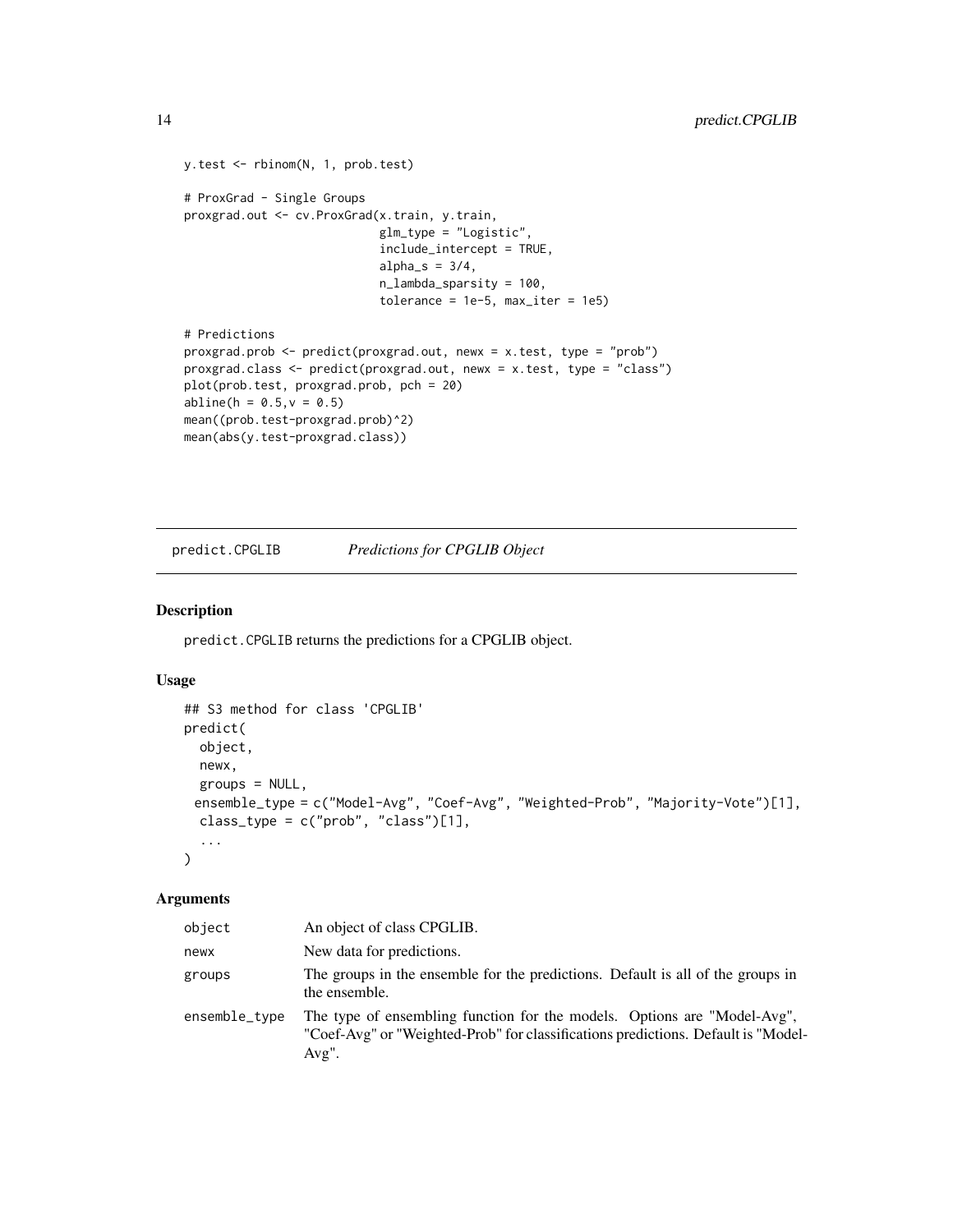## <span id="page-14-0"></span>predict.CPGLIB 15

| class_type              | The type of predictions for classification. Options are "prob" and "class". De-<br>fault is "prob". |  |  |  |
|-------------------------|-----------------------------------------------------------------------------------------------------|--|--|--|
| $\cdot$ $\cdot$ $\cdot$ | Additional arguments for compatibility.                                                             |  |  |  |

## Value

The predictions for the CPGLIB object.

#### Author(s)

Anthony-Alexander Christidis, <anthony.christidis@stat.ubc.ca>

#### See Also

[cpg](#page-7-1)

```
# Data simulation
set.seed(1)
n < -50N < -2000p < -300beta.active \leq c(abs(runif(p, 0, 1/2))*(-1)^rbinom(p, 1, 0.3))
# Parameters
p.active \leq -150beta <- c(beta.active[1:p.active], rep(0, p-p.active))
Sigma \leq matrix(0, p, p)
Sigma[1:p.active, 1:p.active] <- 0.5
diag(Sigma) <- 1
# Train data
x.train <- mvnfast::rmvn(n, mu = rep(0, p), sigma = Sigma)
prob.train <- exp(x.train %*% beta)/
              (1+exp(x.train %*% beta))
y.train <- rbinom(n, 1, prob.train)
# Test data
x.test < - mvnfast::rmvn(N, mu = rep(0, p), sigma = Signa)prob.test <- exp(x.test %*% beta)/
             (1+exp(x.test %*% beta))
y.test <- rbinom(N, 1, prob.test)
# CPGLIB - Multiple Groups
cpg.out <- cpg(x.train, y.train,
               glm_type = "Logistic",
               G = 5, include_intercept = TRUE,
               alpha_s = 3/4, alpha_d = 1,
               lambdagparsity = 0.01, lambdadiversity = 1,
               tolerance = 1e-5, max\_iter = 1e5
```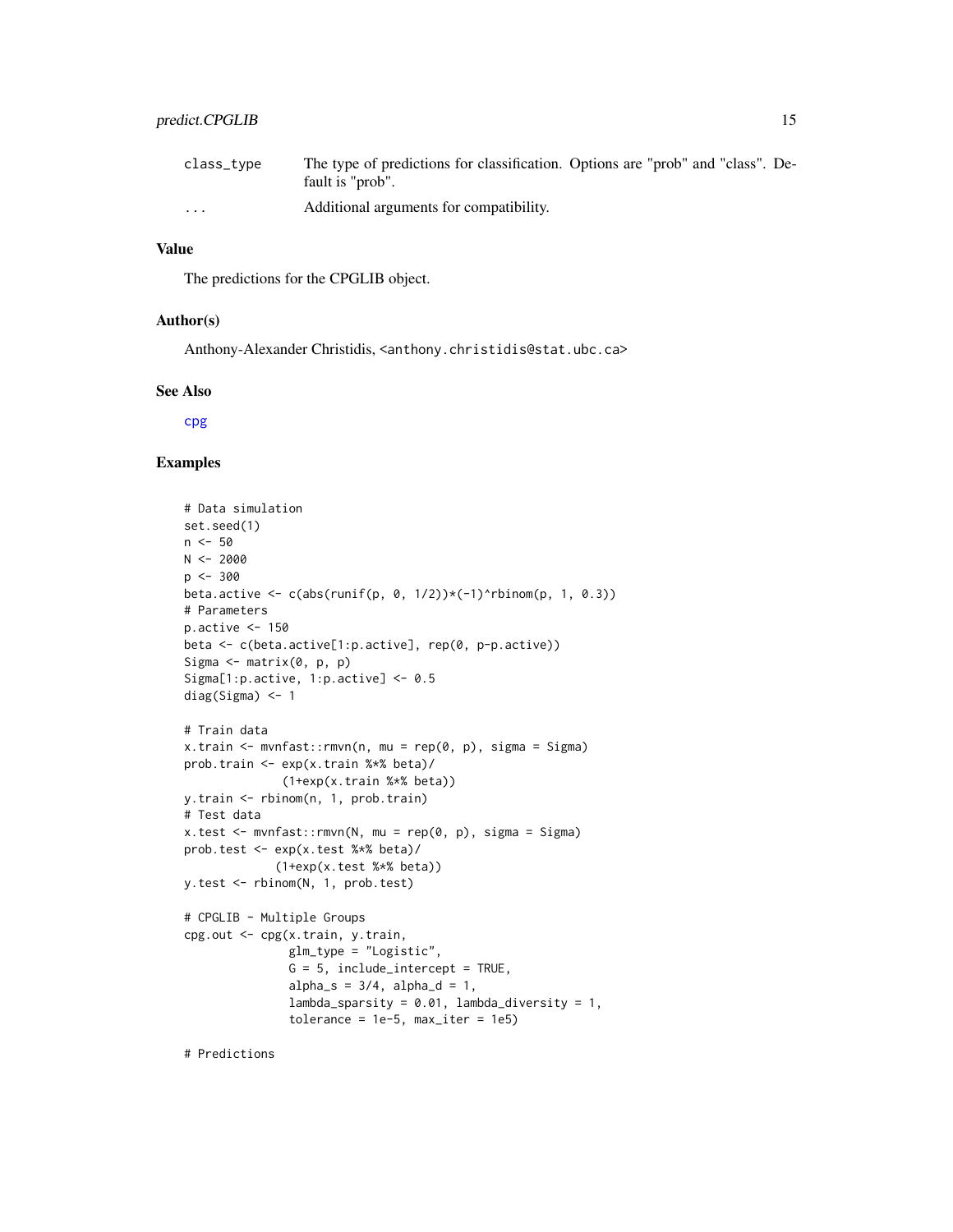```
cpg.prob <- predict(cpg.out, newx = x.test, type = "prob",
                   groups = 1:cpg.out$G, ensemble_type = "Model-Avg")
cpg.class <- predict(cpg.out, newx = x.test, type = "prob",
                    groups = 1:cpg.out$G, ensemble_type = "Model-Avg")
plot(prob.test, cpg.prob, pch=20)
abline(h=0.5,v=0.5)
mean((prob.test-cpg.prob)^2)
mean(abs(y.test-cpg.class))
```
<span id="page-15-1"></span>predict.cv.CPGLIB *Predictions for cv.ProxGrad Object*

#### Description

predict.cv.CPGLIB returns the predictions for a ProxGrad object.

## Usage

```
## S3 method for class 'cv.CPGLIB'
predict(
 object,
 newx,
 groups = NULL,ensemble_type = c("Model-Avg", "Coef-Avg", "Weighted-Prob", "Majority-Vote")[1],
  class_type = c("prob", "class")[1],...
)
```
#### Arguments

| object        | An object of class cv.CPGLIB.                                                                                                                                             |
|---------------|---------------------------------------------------------------------------------------------------------------------------------------------------------------------------|
| newx          | New data for predictions.                                                                                                                                                 |
| groups        | The groups in the ensemble for the predictions. Default is all of the groups in<br>the ensemble.                                                                          |
| ensemble_type | The type of ensembling function for the models. Options are "Model-Avg",<br>"Coef-Avg" or "Weighted-Prob" for classifications predictions. Default is "Model-<br>$Avg$ ". |
| class_type    | The type of predictions for classification. Options are "prob" and "class". De-<br>fault is "prob".                                                                       |
| $\cdots$      | Additional arguments for compatibility.                                                                                                                                   |

## Value

The predictions for the cv.CPGLIB object.

<span id="page-15-0"></span>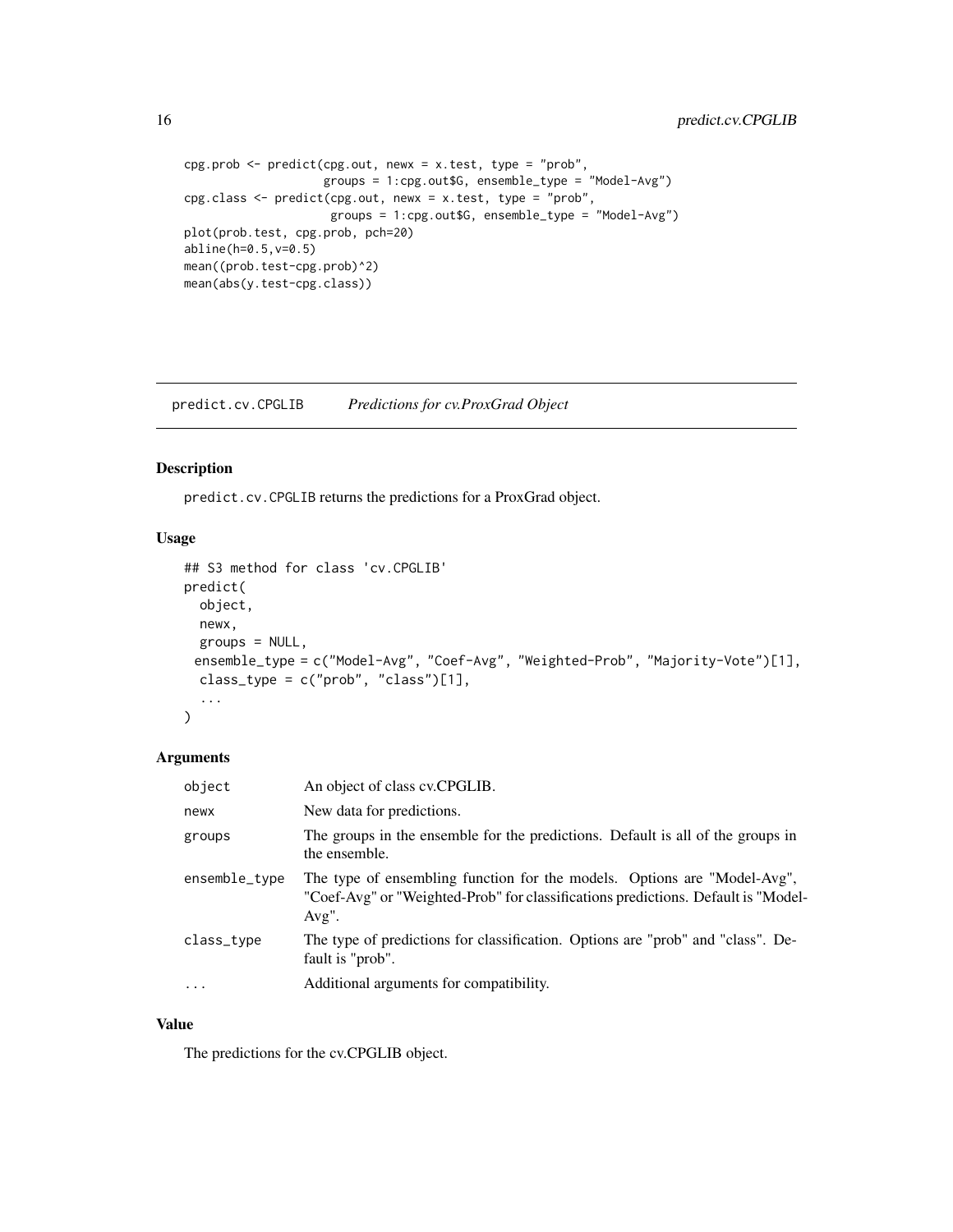#### <span id="page-16-0"></span>Author(s)

Anthony-Alexander Christidis, <anthony.christidis@stat.ubc.ca>

#### See Also

[cv.cpg](#page-9-1)

```
# Data simulation
set.seed(1)
n < -50N < -2000p <- 300
beta.active \leq c(abs(runif(p, 0, 1/2))*(-1)^rbinom(p, 1, 0.3))
# Parameters
p.active <- 150
beta <- c(beta.active[1:p.active], rep(0, p-p.active))
Sigma \leq matrix(0, p, p)
Sigma[1:p.active, 1:p.active] <- 0.5
diag(Sigma) <- 1
# Train data
x.train <- mvnfast::rmvn(n, mu = rep(0, p), sigma = Sigma)
prob.train <- exp(x.train %*% beta)/
              (1+exp(x.train %*% beta))
y.train <- rbinom(n, 1, prob.train)
# Test data
x.test <- mvnfast::rmvn(N, mu = rep(0, p), sigma = Sigma)
prob.test <- exp(x.test %*% beta)/
             (1+exp(x.test %*% beta))
y.test <- rbinom(N, 1, prob.test)
mean(y.test)
# CV CPGLIB - Multiple Groups
cpg.out <- cv.cpg(x.train, y.train,
                  glm_type = "Logistic",
                  G = 5, include_intercept = TRUE,
                  alpha_s = 3/4, alpha_d = 1,
                  n_lambda_sparsity = 100, n_lambda_diversity = 100,
                  tolerance = 1e-5, max\_iter = 1e5# Predictions
cpg.prob \leq predict(cpg.out, newx = x.test, type = "prob",
                    groups = 1:cpg.out$G, ensemble_type = "Model-Avg")
cpg.class <- predict(cpg.out, newx = x.test, type = "class",
                     groups = 1:cpg.out$G, ensemble_type = "Model-Avg")
plot(prob.test, cpg.prob, pch = 20)
abline(h = 0.5, v = 0.5)mean((prob.test-cpg.prob)^2)
mean(abs(y.test-cpg.class))
```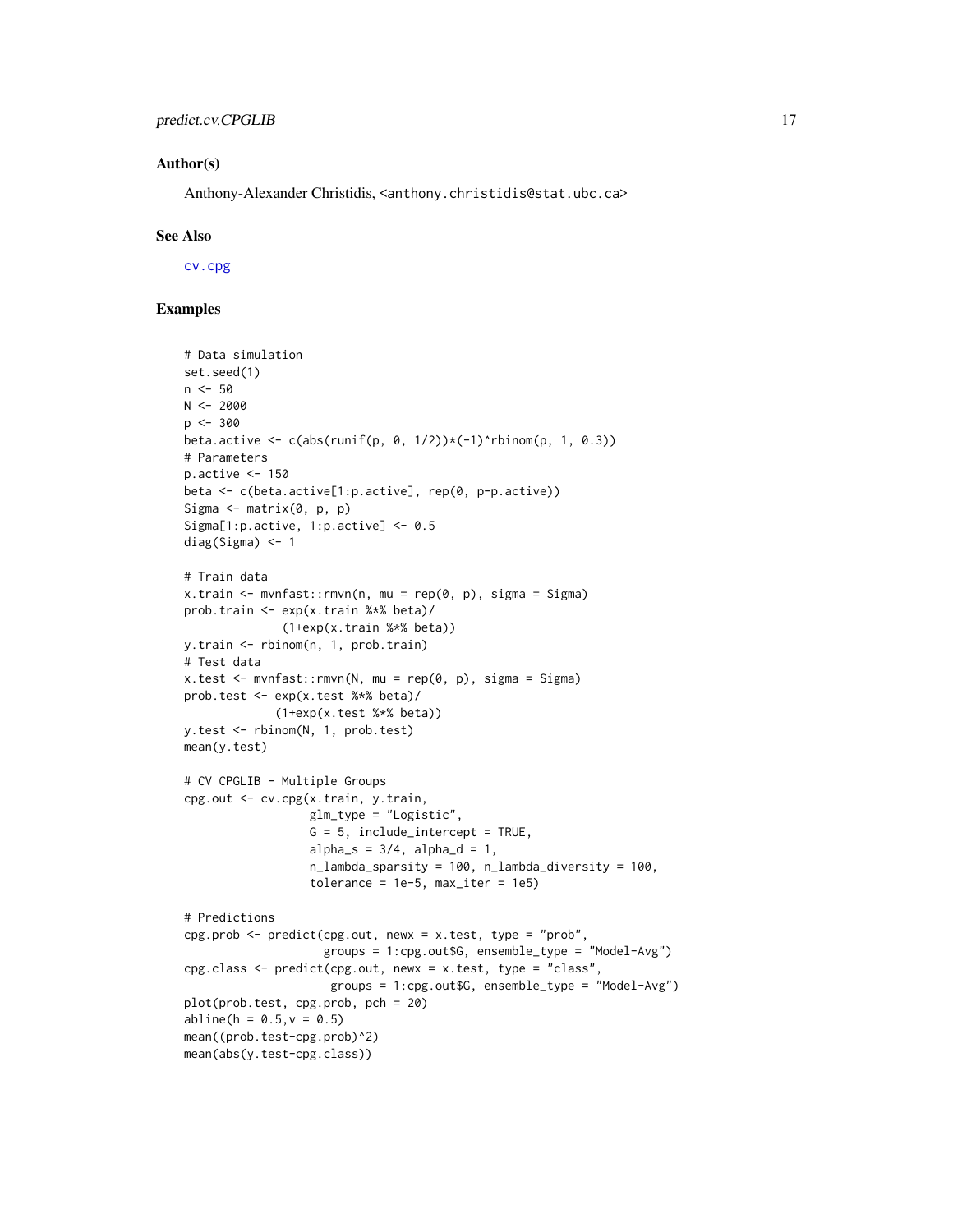<span id="page-17-1"></span><span id="page-17-0"></span>predict.cv.ProxGrad *Predictions for cv.ProxGrad Object*

#### Description

predict.cv.ProxGrad returns the predictions for a ProxGrad object.

## Usage

```
## S3 method for class 'cv.ProxGrad'
predict(object, newx, type = c("prob", "class")[1], ...)
```
## Arguments

| object   | An object of class cv. Prox Grad.                                                         |
|----------|-------------------------------------------------------------------------------------------|
| newx     | New data for predictions.                                                                 |
| type     | The type of predictions for binary response. Options are "prob" (default) and<br>"class". |
| $\cdots$ | Additional arguments for compatibility.                                                   |

#### Value

The predictions for the cv.ProxGrad object.

## Author(s)

Anthony-Alexander Christidis, <anthony.christidis@stat.ubc.ca>

## See Also

[cv.ProxGrad](#page-11-1)

```
# Data simulation
set.seed(1)
n <- 50
N < -2000p <- 1000
beta.active \leq c(abs(runif(p, 0, 1/2))*(-1)^rbinom(p, 1, 0.3))
# Parameters
p.active <- 100
```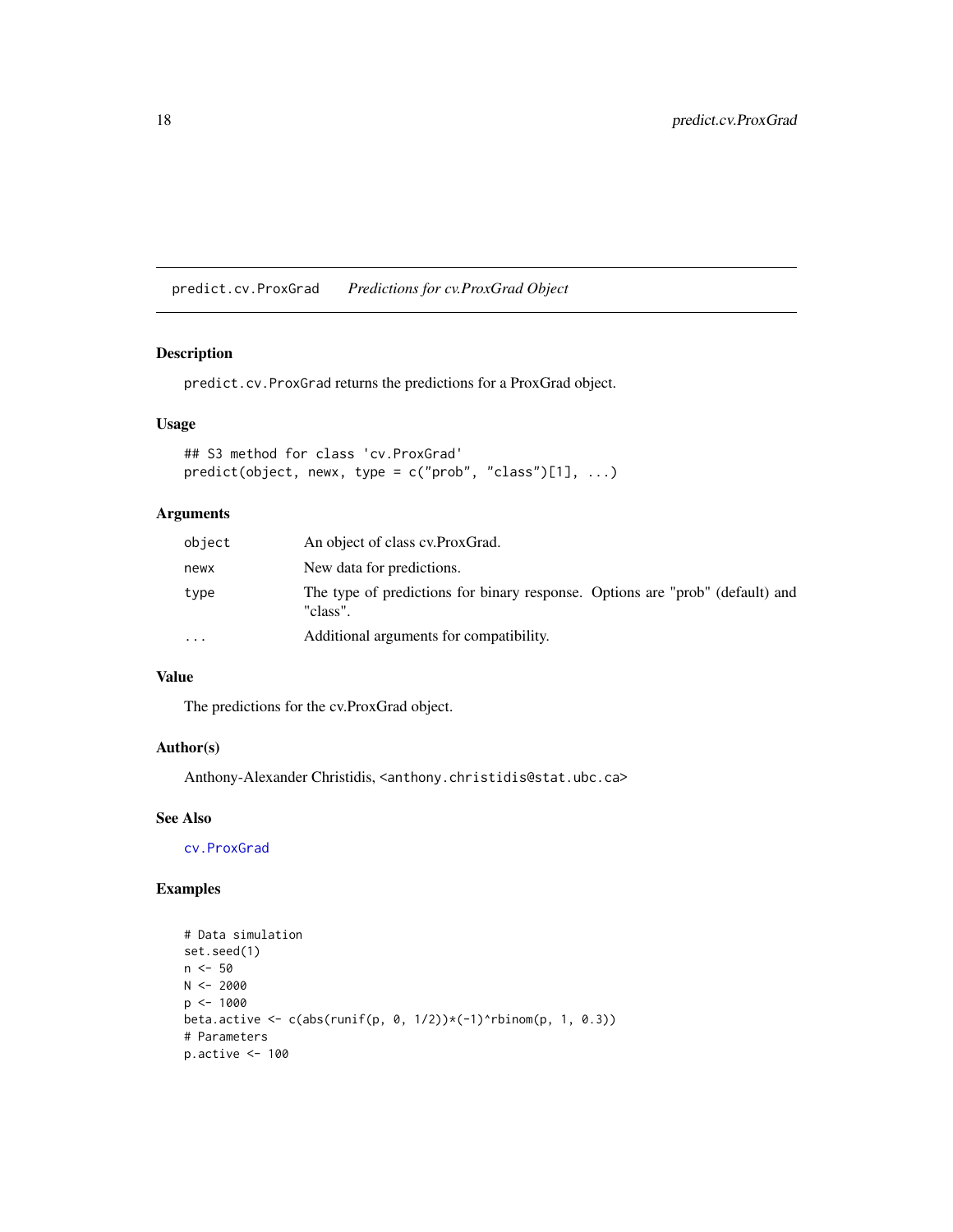## <span id="page-18-0"></span>predict.ProxGrad 19

```
beta <- c(beta.active[1:p.active], rep(0, p-p.active))
Sigma \leq matrix(0, p, p)
Sigma[1:p.active, 1:p.active] <- 0.5
diag(Sigma) <- 1
# Train data
x.train <- mvnfast::rmvn(n, mu = rep(0, p), sigma = Sigma)
prob.train <- exp(x.train %*% beta)/
              (1+exp(x.train %*% beta))
y.train <- rbinom(n, 1, prob.train)
# Test data
x.test <- mvnfast::rmvn(N, mu = rep(0, p), sigma = Sigma)
prob.test <- exp(x.test %*% beta)/
             (1+exp(x.test %*% beta))
y.test <- rbinom(N, 1, prob.test)
# CV ProxGrad - Single Group
proxgrad.out <- cv.ProxGrad(x.train, y.train,
                            glm_type = "Logistic",
                            include_intercept = TRUE,
                            alpha_s = 3/4,
                            n_lambda_sparsity = 100,
                            tolerance = 1e-5, max_iter = 1e5)
# Predictions
proxgrad.prob <- predict(proxgrad.out, newx = x.test, type = "prob")
proxgrad.class <- predict(proxgrad.out, newx = x.test, type = "class")
plot(prob.test, proxgrad.prob, pch = 20)
abline(h = 0.5, v = 0.5)mean((prob.test-proxgrad.prob)^2)
mean(abs(y.test-proxgrad.class))
```
<span id="page-18-1"></span>predict.ProxGrad *Predictions for ProxGrad Object*

#### Description

predict.ProxGrad returns the predictions for a ProxGrad object.

#### Usage

```
## S3 method for class 'ProxGrad'
predict(object, newx, type = c("prob", "class")[1], ...)
```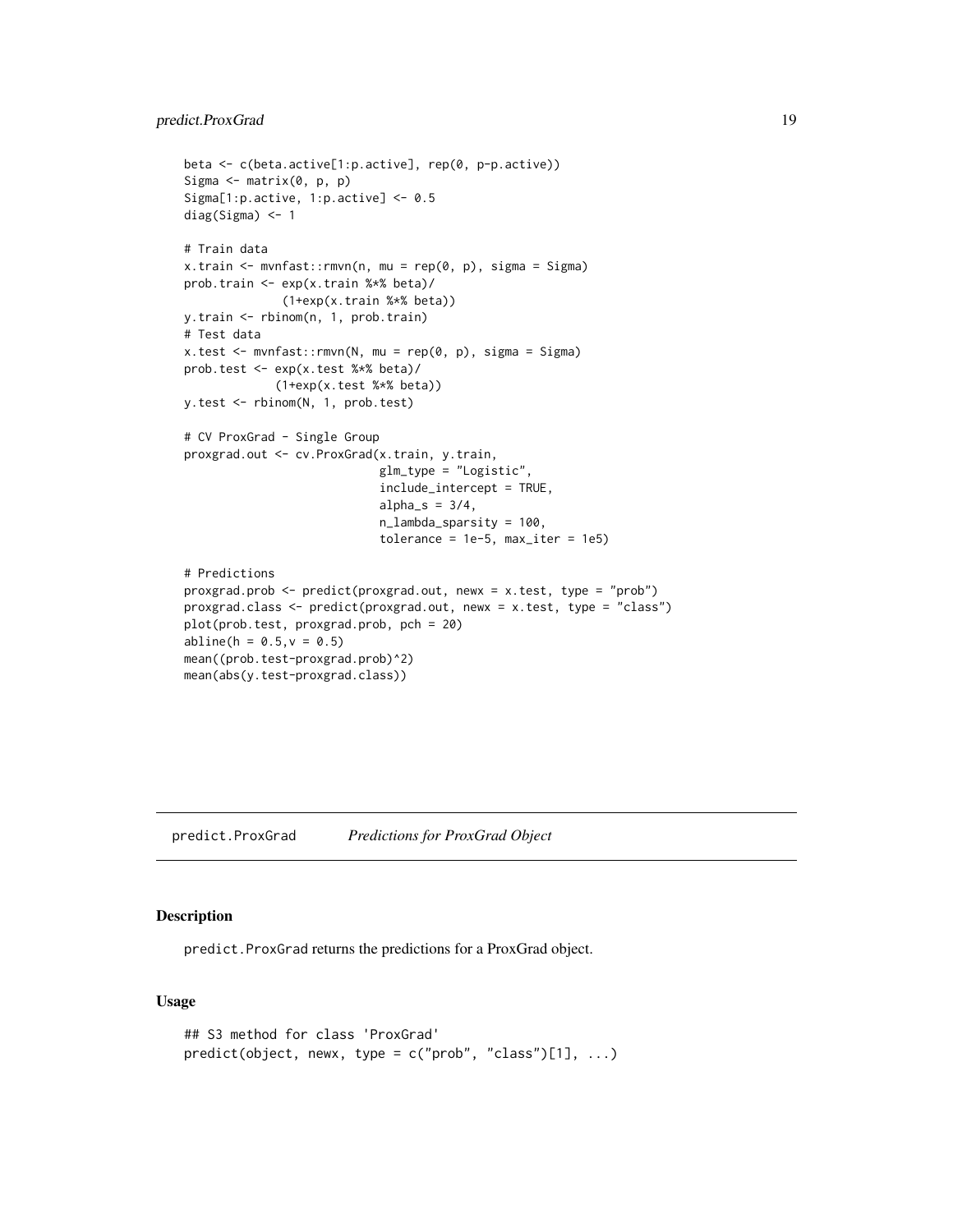#### <span id="page-19-0"></span>Arguments

| object   | An object of class ProxGrad                                                               |
|----------|-------------------------------------------------------------------------------------------|
| newx     | New data for predictions.                                                                 |
| type     | The type of predictions for binary response. Options are "prob" (default) and<br>"class". |
| $\cdots$ | Additional arguments for compatibility.                                                   |

#### Value

The predictions for the ProxGrad object.

#### Author(s)

Anthony-Alexander Christidis, <anthony.christidis@stat.ubc.ca>

#### See Also

[ProxGrad](#page-20-1)

```
# Data simulation
set.seed(1)
n < -50N < -2000p <- 1000
beta.active \leq c(abs(runif(p, 0, 1/2))*(-1)^rbinom(p, 1, 0.3))
# Parameters
p.active <- 100
beta <- c(beta.active[1:p.active], rep(0, p-p.active))
Sigma \leq matrix(0, p, p)
Sigma[1:p.active, 1:p.active] <- 0.5
diag(Sigma) <- 1
# Train data
x.train <- mvnfast::rmvn(n, mu = rep(0, p), sigma = Sigma)
prob.train <- exp(x.train %*% beta)/
              (1+exp(x.train %*% beta))
y.train <- rbinom(n, 1, prob.train)
# Test data
x.test < - mvnfast::rmv(N, mu = rep(0, p), sigma = Sigma)
prob.test <- exp(x.test %*% beta)/
             (1+exp(x.test %*% beta))
y.test <- rbinom(N, 1, prob.test)
# ProxGrad - Single Group
proxgrad.out <- ProxGrad(x.train, y.train,
                         glm_type = "Logistic",
                         include_intercept = TRUE,
```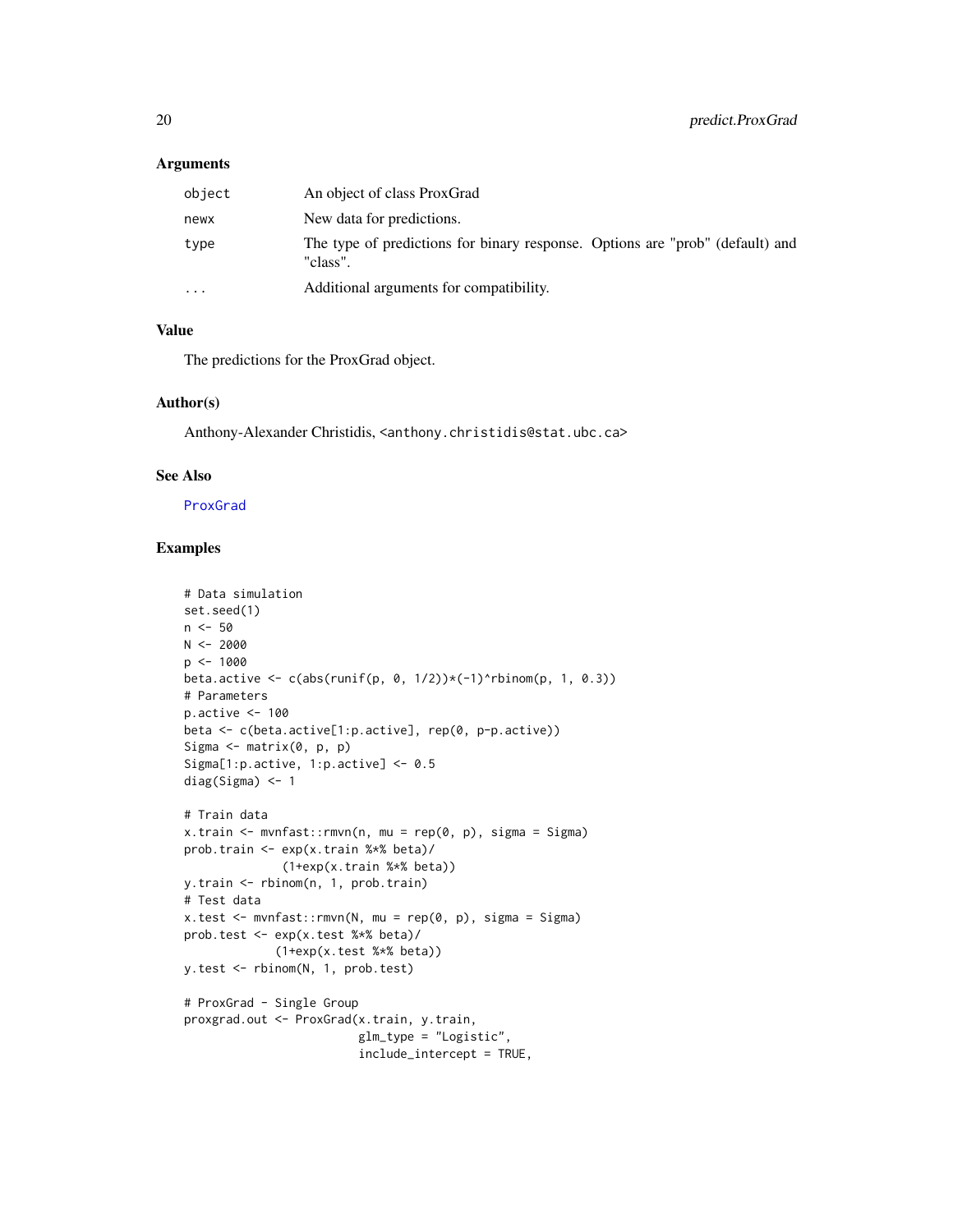#### <span id="page-20-0"></span>ProxGrad 21

```
alpha_s = 3/4,
                        lambda_
                        tolerance = 1e-5, max\_iter = 1e5# Predictions
proxgrad.prob <- predict(proxgrad.out, newx = x.test, type = "prob")
proxgrad.class <- predict(proxgrad.out, newx = x.test, type = "class")
plot(prob.test, proxgrad.prob, pch = 20)
abline(h = 0.5, v = 0.5)
mean((prob.test-proxgrad.prob)^2)
mean(abs(y.test-proxgrad.class))
```
#### <span id="page-20-1"></span>ProxGrad *Generalized Linear Models via Proximal Gradients*

## Description

ProxGrad computes the coefficients for generalized linear models using proximal gradients.

#### Usage

```
ProxGrad(
 x,
 y,
  glm_type = c("Linear", "Logistic")[1],
  include_intercept = TRUE,
  alpha_s = 3/4,
  lambda_sparsity,
  tolerance = 1e-08,
 max\_iter = 1e+05)
```

| $\mathsf{x}$      | Design matrix.                                                                                                                                   |  |
|-------------------|--------------------------------------------------------------------------------------------------------------------------------------------------|--|
| y                 | Response vector.                                                                                                                                 |  |
| glm_type          | Description of the error distribution and link function to be used for the model.<br>Must be one of "Linear" or "Logistic". Default is "Linear". |  |
| include_intercept |                                                                                                                                                  |  |
|                   | Argument to determine whether there is an intercept. Default is TRUE.                                                                            |  |
| alpha_s           | Elastic net mixing parmeter. Default is 3/4.                                                                                                     |  |
| lambda_sparsity   |                                                                                                                                                  |  |
|                   | Sparsity tuning parameter value.                                                                                                                 |  |
| tolerance         | Convergence criteria for the coefficients. Default is 1e-8.                                                                                      |  |
| max iter          | Maximum number of iterations in the algorithm. Default is 1e5.                                                                                   |  |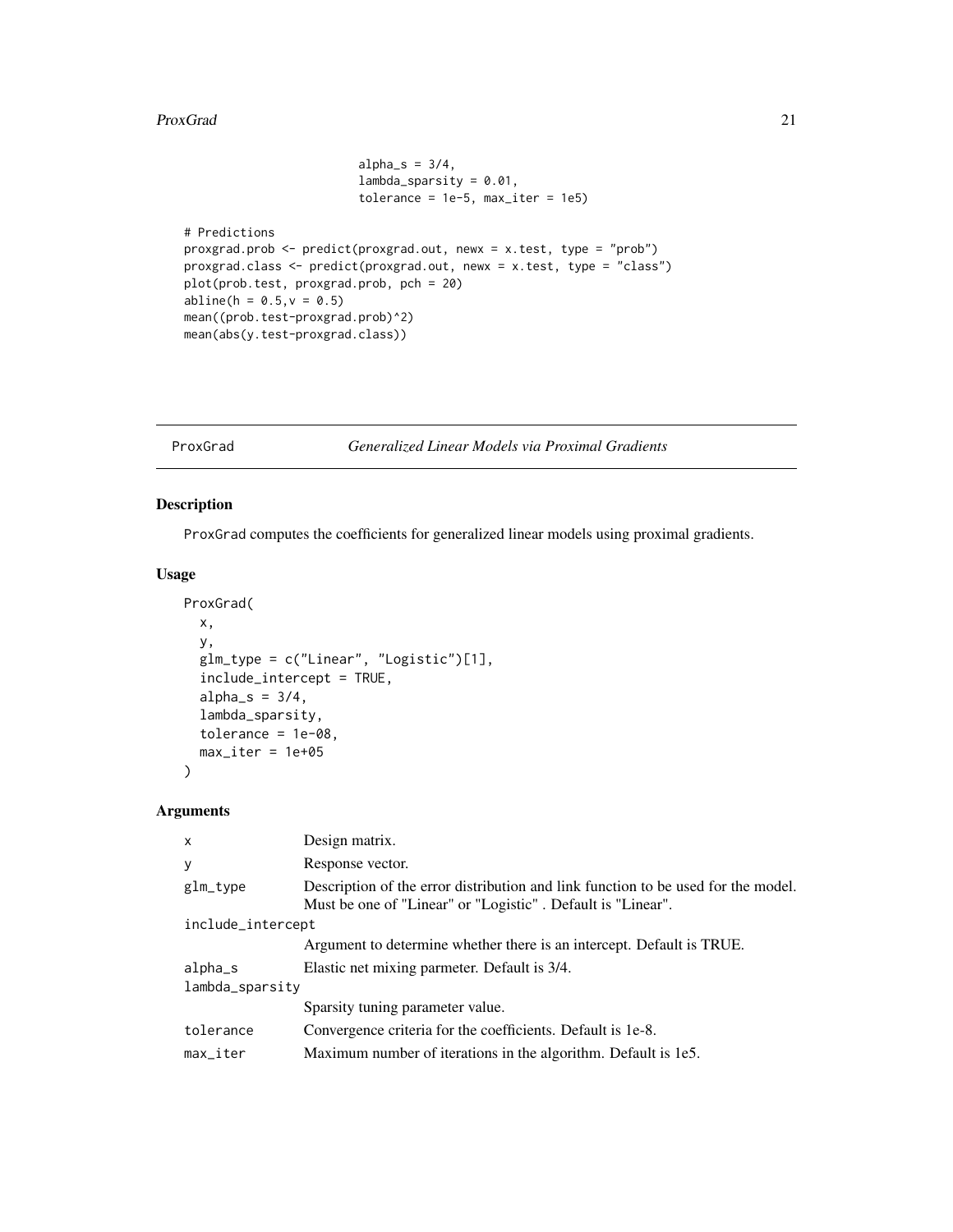## <span id="page-21-0"></span>Value

An object of class ProxGrad.

#### Author(s)

Anthony-Alexander Christidis, <anthony.christidis@stat.ubc.ca>

## See Also

[coef.ProxGrad](#page-5-1), [predict.ProxGrad](#page-18-1)

```
# Data simulation
set.seed(1)
n < -50N < -2000p <- 1000
beta.active \leq c(abs(runif(p, 0, 1/2))*(-1)^rbinom(p, 1, 0.3))
# Parameters
p.active <- 100
beta <- c(beta.active[1:p.active], rep(0, p-p.active))
Sigma \leq matrix(0, p, p)
Sigma[1:p.active, 1:p.active] <- 0.5
diag(Sigma) <- 1
# Train data
x.train <- mvnfast::rmvn(n, mu = rep(0, p), sigma = Sigma)
prob.train <- exp(x.train %*% beta)/
              (1+exp(x.train %*% beta))
y.train <- rbinom(n, 1, prob.train)
# Test data
x.test < - mvnfast::rmvn(N, mu = rep(0, p), sigma = Signa)prob.test <- exp(x.test %*% beta)/
             (1+exp(x.test %*% beta))
y.test <- rbinom(N, 1, prob.test)
# ProxGrad - Single Group
proxgrad.out <- ProxGrad(x.train, y.train,
                         glm_type = "Logistic",
                         include_intercept = TRUE,
                         alpha_s = 3/4,
                         lambda_sparsity = 0.01,
                         tolerance = 1e-5, max\_iter = 1e5# Predictions
proxgrad.prob <- predict(proxgrad.out, newx = x.test, type = "prob")
proxgrad.class <- predict(proxgrad.out, newx = x.test, type = "class")
plot(prob.test, proxgrad.prob, pch = 20)
abline(h = 0.5, v = 0.5)mean((prob.test-proxgrad.prob)^2)
```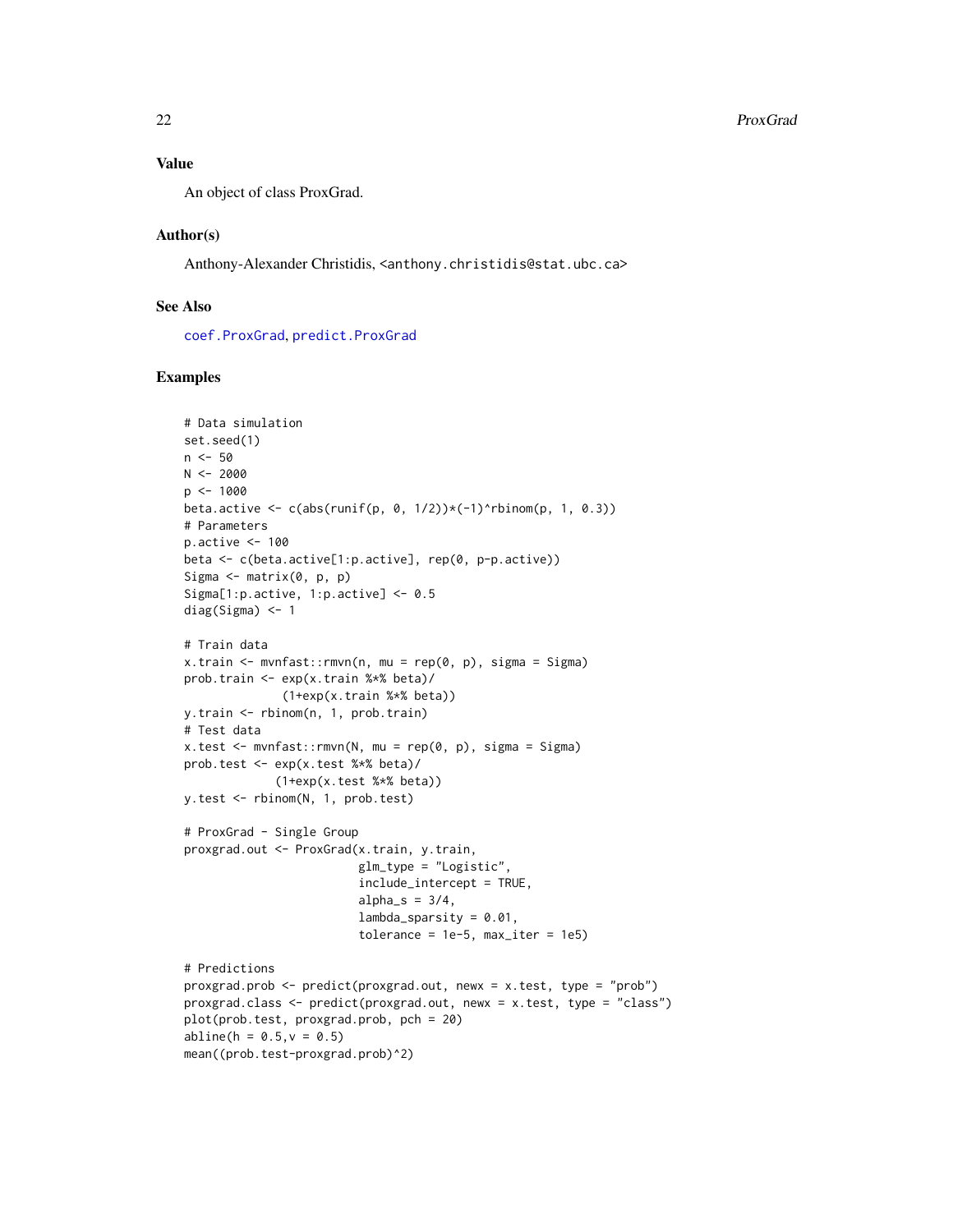#### ProxGrad 23

mean(abs(y.test-proxgrad.class))